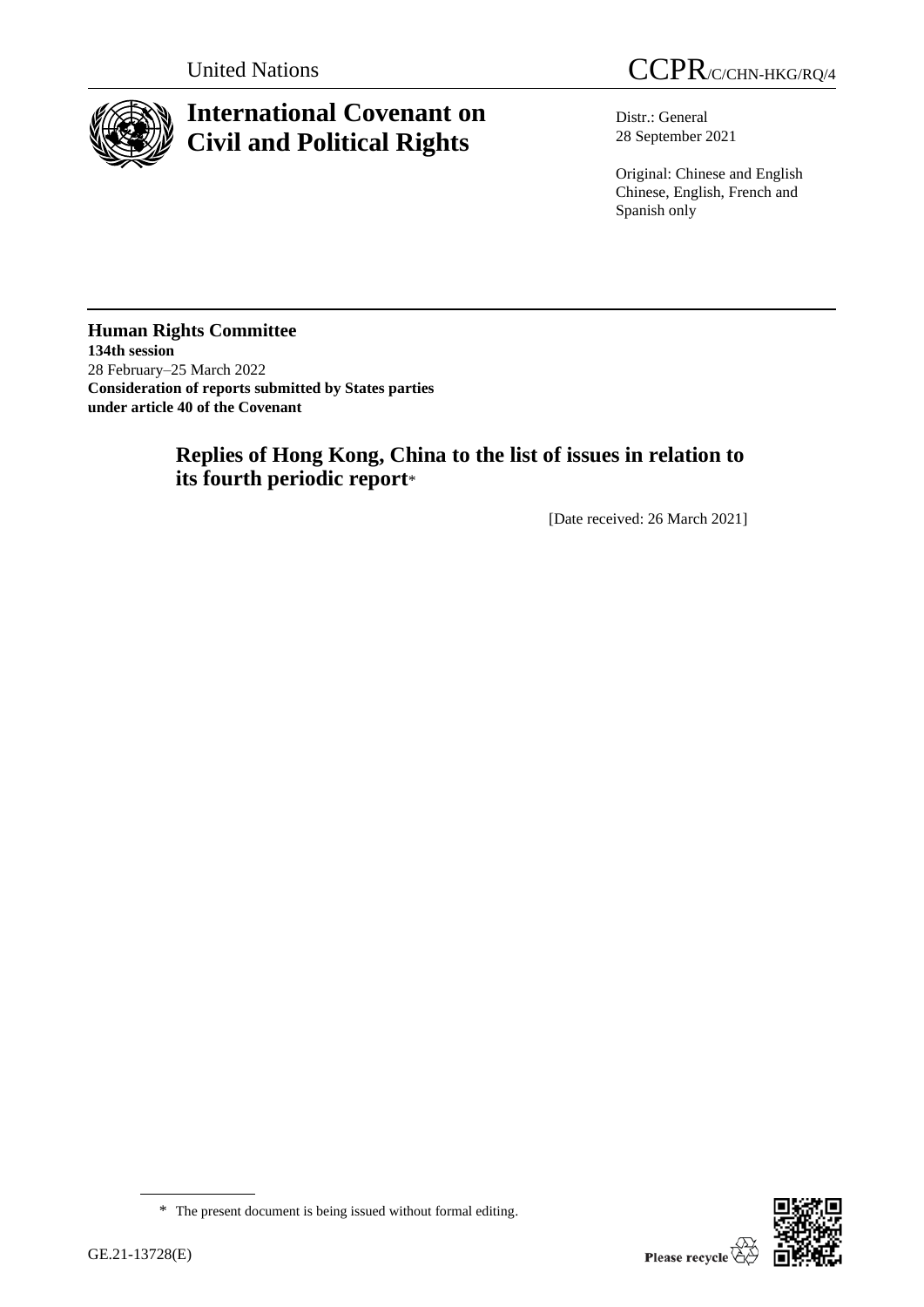# **Replies of the Hong Kong Special Administrative Region of the People's Republic of China to the List of Issues in relation to the Fourth Periodic Report**

# **Item 1**

1. The Hong Kong Special Administrative Region ("HKSAR") is established by the National People's Congress ("NPC") of the People's Republic of China ("PRC") pursuant to the "one country, two systems" policy under which the "one country" is the premise and basis of the "two systems". Since the PRC is a unitary state, the HKSAR is a local administrative region of the PRC coming directly under the Central People's Government ("CPG").

2. The systems instituted in the HKSAR are prescribed by the Basic Law of the HKSAR ("Basic Law") which is adopted by NPC in accordance with the Constitution of the PRC. In line with Article 67 of the Constitution which provides that the Standing Committee of NPC ("NPCSC") may interpret laws, Article 158 of the Basic Law provides that the power of interpretation of the Basic Law is vested in NPCSC. Given the principle of "one country" and the fact that the PRC is a unitary state, the ultimate authority to interpret the Basic Law is vested in the NPCSC even though the HKSAR courts (including the Court of Final Appeal ("CFA")) are authorised, in adjudicating cases, to interpret the relevant provisions of the Basic Law in accordance with Article 158 of the Basic Law. The CFA<sup>1</sup> has consistently held that the interpretation by NPCSC is valid and binding on HKSAR courts. As part of our constitutional order and in line with the "one country, two systems" policy, the ultimate power to interpret the Basic Law is vested in the NPCSC but it does not undermine judicial independence in the adjudication of cases by the HKSAR courts.

3. The co-location arrangement of the Hong Kong section of the Guangzhou-Shenzhen-Hong Kong Express Rail Link ("XRL") is a matter within the HKSAR's high degree of autonomy, complies with the Basic Law and has been adopted through the signing of the Cooperation Arrangement between the HKSAR and the Mainland, the approval of the Arrangement by the NPCSC of the PRC; and the enactment of local legislation. As a clearance port, the Mainland Port Area of the XRL West Kowloon Station in Hong Kong is mainly used for completion of customs, immigration and quarantine ("CIQ") procedures, and the area involved is minimal. More importantly, travellers can freely decide if they wish to take advantage of the XRL and benefit from the co-location arrangement which is not unprecedented when CIQ clearance is required. There is no question that the co-location arrangement is inconsistent with the provisions of the International Covenant on Civil and Political Rights ("ICCPR").

4. Since the previous hearing in 2013, there has only been one interpretation of the Basic Law by NPCSC. The NPCSC's interpretation on 7 November 2016 ("the Interpretation") concerns Article 104 of the Basic Law which provides that when assuming office, certain public officers must, in accordance with law, swear to uphold the Basic Law and swear allegiance to the HKSAR of the PRC. The Interpretation explains clearly the meaning of Article 104. The Court<sup>2</sup> has held that, independent of the Interpretation of Article 104, the laws of Hong Kong as set out in the relevant provisions of the Oaths and Declarations Ordinance (Cap. 11), when properly construed by applying common law principles of construction and authorities, carry effectively the same meanings and legal effects as Article 104 as interpreted by NPCSC.

5. All the provisions of the Basic Law (including Article 39 which refers to the ICCPR) are interrelated and should be understood as a whole. The NPCSC has a duty to oversee HKSAR's implementation of the Basic Law and to protect the high degree of autonomy enjoyed by HKSAR. The exercise by the NPCSC of the power of interpretation of Basic Law

<sup>&</sup>lt;sup>1</sup> See Lau Kong Yung v Director of Immigration (1999) 2 HKCFAR 300, Director of Immigration v Chong Fung Yuen (2001) 4 HKCFAR 211, Vallejos v Commissioner of Registration and Another (2013) 16 HKCFAR 45 and Leung Chung Hang, Sixtus & Others v President of Legislative Council [2019] 1 HKLRD 292.

<sup>2</sup> See Yau Wai Ching v Chief Executive of the HKSAR (2017) 20 HKCFAR 390.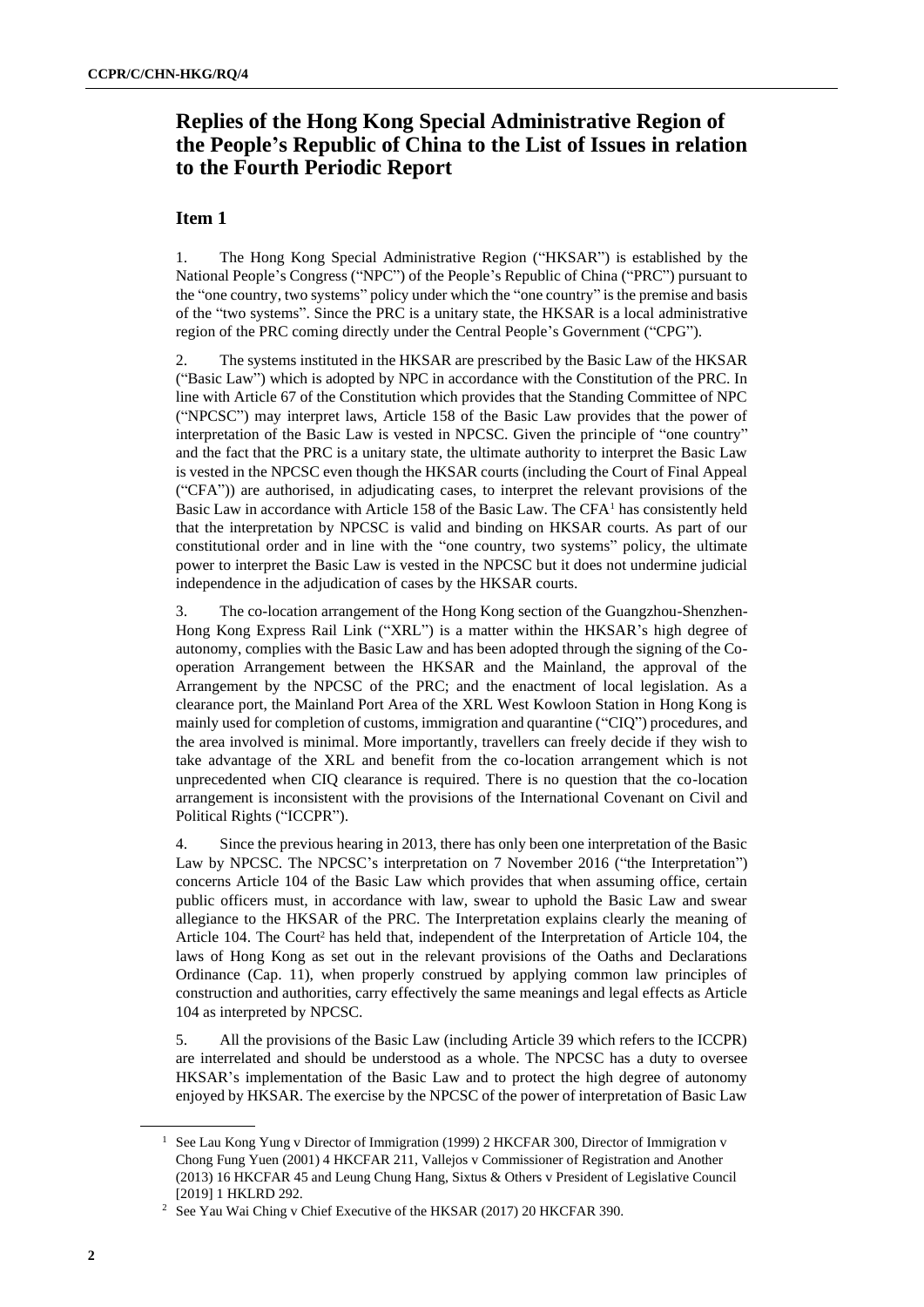is conducive to maintaining the rule of law and the successful implementation of "one country, two systems".

### **Item 2**

6. As President Xi Jinping said at the China-Germany-European Union Leaders' Meeting on 14 September 2020, "there is no one-size-fits-all path for human rights development in the world. There is no best way, only the better one." Human rights are fully protected by law in Hong Kong. The Basic Law, which serves as the constitutional document of the HKSAR, provides constitutional guarantee for fundamental rights and freedoms, including the right to equality before the law, and is buttressed by the rule of law and an independent judiciary. Article 39 of the Basic Law further provides, amongst others, that the provisions of the ICCPR as applied to Hong Kong shall remain in force and shall be implemented through the laws of the HKSAR.

7. The provisions of the ICCPR as applied to the HKSAR have already been incorporated into local law by the Hong Kong Bill of Rights Ordinance (Cap. 383) ("HKBORO"). The protection of human rights is further strengthened by the four antidiscrimination ordinances and other relevant legislation.

8. There is also an existing institutional framework of statutory organisations which help promote and safeguard various rights, including the Equal Opportunities Commission ("EOC"), the Office of the Privacy Commissioner for Personal Data ("PCPD") and the Ombudsman. The HKSARG's efforts in promoting and safeguarding human rights are open to public scrutiny of the Legislative Council of the HKSAR ("LegCo"), the media and various non-governmental organisations ("NGOs"), and through regular reports to the United Nations. The HKSARG maintains the view that the existing mechanism has worked well and that there is no need to establish an additional human rights institution.

# **Item 3**

#### **Protection of Rights and Freedoms**

9. Adopting legislation to safeguard national security is an inherent right of every sovereign state and falls within the internal affairs of a sovereign state. The Law of the PRC on Safeguarding National Security in the HKSAR ("NSL") 3 is enacted not only to safeguard national security and to prevent, suppress and impose punishment for offences endangering national security, but also to maintain prosperity and stability of HKSAR and to protect the lawful rights and interests of HKSAR residents. Although the human rights guarantees have been provided in Chapter III of the Basic Law, Article 4 of the NSL clearly stipulates that human rights shall be respected and protected in safeguarding national security in the HKSAR, and reaffirms that the rights and freedoms which HKSAR residents enjoy under the Basic Law and the provisions of the ICCPR and the International Covenant on Economic, Social and Cultural Rights as applied to Hong Kong shall be protected in accordance with the law. Any measures or enforcement actions taken under the NSL must observe this principle.

10. In order to maintain the constitutional order of the HKSAR under the Constitution and the Basic Law, Article 2 of NSL stipulates that the provisions in Articles 1 and 12 of the Basic Law on the legal status of the HKSAR are the fundamental provisions in the Basic Law. No person in the HKSAR shall contravene these provisions in exercising their rights and freedoms. Indeed, many rights and freedoms recognised by the ICCPR are not absolute. For instance, the rights and freedoms under Articles 12, 13, 14, 17, 19, 21 and 22 of the ICCPR may be restricted for the protection of national security and/or public order (*ordre public*).

11. In addition to Article 4 of the NSL, the notions of constitutionality, legality, legal certainty, respect for human rights, presumption of innocence, prohibition of double jeopardy

<sup>3</sup> The text of NSL can be accessed from the link below <https://www.gld.gov.hk/egazette/pdf/20202448e/egn2020244872.pdf>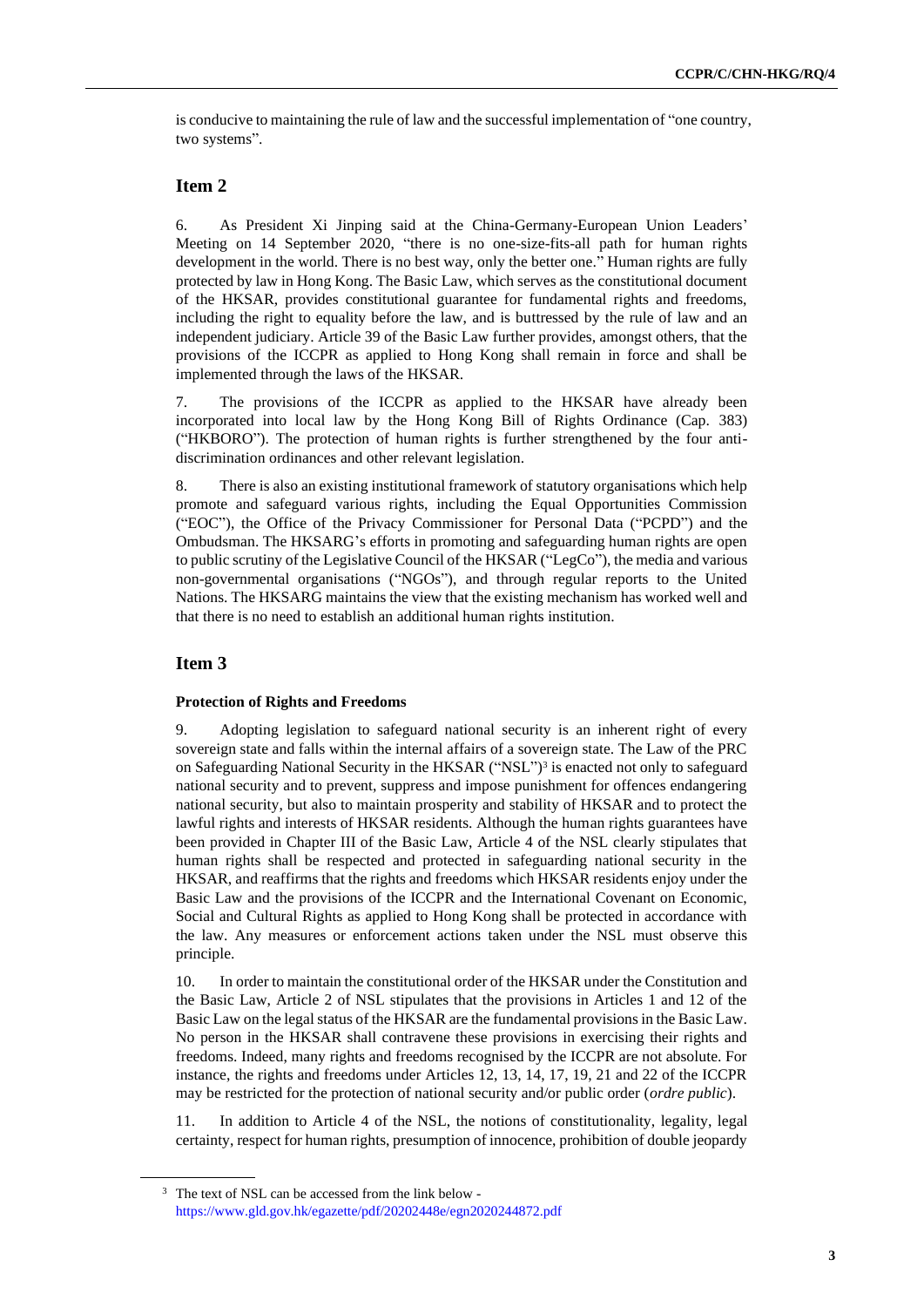and right to defence are incorporated in Article 5 of the NSL, which mandates that the principle of the rule of law shall be adhered to in safeguarding national security. The NSL also does not have retrospective effect. In line with Article 14 of the ICCPR, Article 41 of the NSL provides that the trial must be conducted in an open court unless State secrets or public order is involved. Under Article 42 of the NSL, law enforcement and judicial authorities must ensure that the cases are handled in a fair and timely manner. The requirement to take an oath to uphold the Basic Law and swear allegiance to HKSAR when standing for election or assuming public office is reasonable and consistent with Article 25 of the ICCPR.

#### **Definitions of "secession", "subversion" and "terrorist activities"**

12. The elements of the offences of secession, subversion and terrorist activities are set out in Chapter III of the NSL. The burden is on the prosecution to prove beyond reasonable doubt that the accused has the *actus reus* and *mensrea* of the offence with which he is charged, for example, by showing that he committed one of the specified acts knowingly or intentionally with a view to committing secession, subverting the State power, or coercing the CPG or the HKSARG in order to pursue political agenda.

13. For the four categories of offences that seriously endanger national security and are punishable under the NSL (i.e. secession, subversion, terrorist activities and collusion with a foreign country or with external elements to endanger national security), the specific manifestations of the relevant offences are clearly defined, and the boundary between what is an offence and what is not is very clear:

(1) Secession – "*Undermining national unification*" is an expression in the PRC Criminal Law. For specific historical reasons, the Chinese people have a profound and clear understanding of "national unity"; "*altering by unlawful means the legal status of the Hong Kong Special Administrative Region or of any other part of the People's Republic of China*" refers to altering the status of the HKSAR or any other part of China under the PRC Constitution and laws in violation of the provisions of the PRC Constitution and laws; and "*surrendering the Hong Kong Special Administrative Region or any other part of the People's Republic of China to a foreign country*" is aimed against elements pushing for "Hong Kong independence" and other people who seek to surrender the HKSAR or any other part of China to a foreign country.

(2) Subversion – The offence of subversion of State power is a dangerous crime, but it is still one for which there is a requirement of certain behaviour. Mere verbal expression cannot constitute the offence. However, if a private individual with the specific intention of bringing harm to society actively encourages others to carry out criminal acts, thus going beyond the bounds of freedom of speech, such action may constitute the offence of inciting subversion of State power.

(3) Terrorist activities – The NSL does not go beyond the definition of terrorism of the United Nations Security Council. The provisions of Article 24, items (3) and (4), of the NSL do not address general property damage, but damage to specific public infrastructure and equipment that affect public safety, and there are strict limits on the types of public infrastructure and equipment in question. Damage to such public infrastructure and equipment is quite likely to lead to serious consequences that endanger public safety. In addition, the second paragraph of this article establishes that causing "significant loss of public or private property" is a factor to be taken into account in sentencing after conviction, and not in the conviction itself.

### **Designation of Judges**

14. Under Articles 85 to 92 of the Basic Law, judges are appointed by the Chief Executive ("CE") on the recommendation of the independent Judicial Officers Recommendation Commission chaired by the Chief Justice of the Court of Final Appeal ("Chief Justice"), and they enjoy security of tenure. Members of the judiciary are chosen on the basis of their judicial and professional qualities, and are immune from legal action in the performance of their judicial functions. The courts also exercise judicial power independently, free from any interference.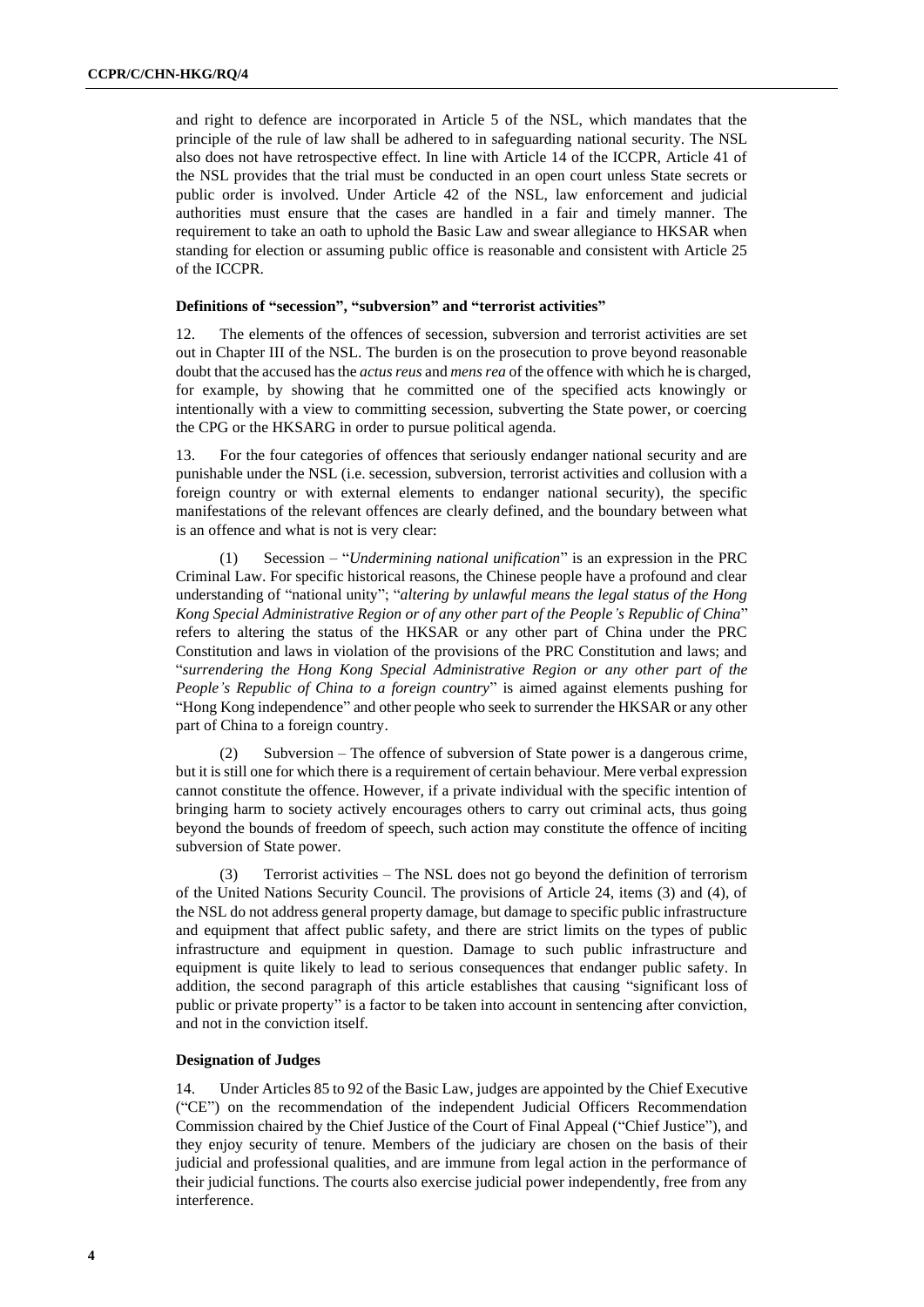15. Article 44 of the NSL only stipulates that the CE shall designate, at different levels of courts, a list of judges from existing judges to hear cases concerning offences endangering national security, and she may consult the Committee for Safeguarding National Security of the HKSAR ("the HKSAR Committee on National Security") and the Chief Justice before doing so. To form a list of judges to hear cases in a particular area is something that we have already had in place in Hong Kong for a long time. It has served us well because the judges become more expert in the particular area that they are sitting as a list judge.

16. Contrary to what seems to be suggested in the issue raised in item 3, the CE is not choosing which judge to preside over which case. The question of which judge is assigned to hear a particular case still rests with the Judiciary, not the CE or the Government. As explained by the Chief Justice on 2 July 2020, "the listing and handling of cases [and] the assignment of which judge or judges are to handle cases or appeals will be determined by the court leader at the relevant level of court. These are matters within the sole responsibility of the Judiciary."

17. The NSL does not undermine judicial independence at all. All judges have taken the Judicial Oath by which they swear that they will uphold the Basic Law, serve the HKSAR conscientiously, dutifully, in full accordance with the law, honestly and with integrity, safeguard the law and administer justice without fear or favour, self-interest or deceit. Judges are always free to decide each of the cases in accordance with the law and evidence before them. Articles 85 to 92 of the Basic Law provide the constitutional guarantees for judicial independence, and the courts exercise judicial power independently, free from any interference. As decided by the Court in *Tong Ying Kit v. HKSAR*<sup>4</sup> : "There is no proper or sufficient basis to contend that, in relation to cases concerning offences under the NSL, the CE or the Government is in a position 'to interfere in matters that are directly and immediately relevant to the adjudicative function, for example, assignment of judges, sittings of the court and court lists', or that the liberty of any member of the Judiciary in Hong Kong 'in adjudicating individual disputes and in upholding the law and values of the constitution' is, or will be, interfered with by the CE exercising her power under Article 44 [of the NSL]." The mere fact that a case concerning offences endangering national security is handled by a judge designated under Article 44 would not render the court not independent<sup>5</sup>. The right to a fair hearing by a competent, independent and impartial tribunal established by law under Article 14 of ICCPR remains well protected.

#### **Jury Trial**

18. Although Article 86 of the Basic Law provides that the principle of trial by jury previously practised in Hong Kong shall be maintained, the Court has held that there is no right to jury trial in Hong Kong.<sup>6</sup>

19. Article 46 of NSL stipulates that the Secretary for Justice ("SJ") may issue a certificate directing that the case be tried without a jury on the grounds of, among others, the protection of State secrets, involvement of foreign factors in the case, and the protection of the personal safety of jurors and their family members. These are legitimate grounds for not having a trial by jury. The NSL does not provide that the principle of trial by jury shall not be practised in Hong Kong. Even for cases concerning offence endangering national security, not all of them are to be tried without a jury. Rather, the SJ would issue a direction based on specific circumstances. The reasons for making such provisions are that offences under the NSL such as secession and subversion often involve State secrets, which may be divulged if the cases concerned are tried by jury; the offence of collusion with a foreign country or with external elements to endanger national security involves foreign factors, and hence greater complexity and sometimes involves inter-state relations, rendering trial by jury inappropriate; and the offence of terrorist activities is often an organised crime involving violence, and the personal safety of jurors and their family members may be threatened by terrorist organisations. In order to prevent divulgence of State secrets, properly handle cases involving foreign factors

<sup>4</sup> See *Tong Ying Kit v HKSAR* [2020] HKCFI 2133.

<sup>5</sup> [2020] HKCFI 2133, paras 55 and 64.

<sup>6</sup> See Chiang Lily v Secretary for Justice (2010) 13 HKCFAR 208.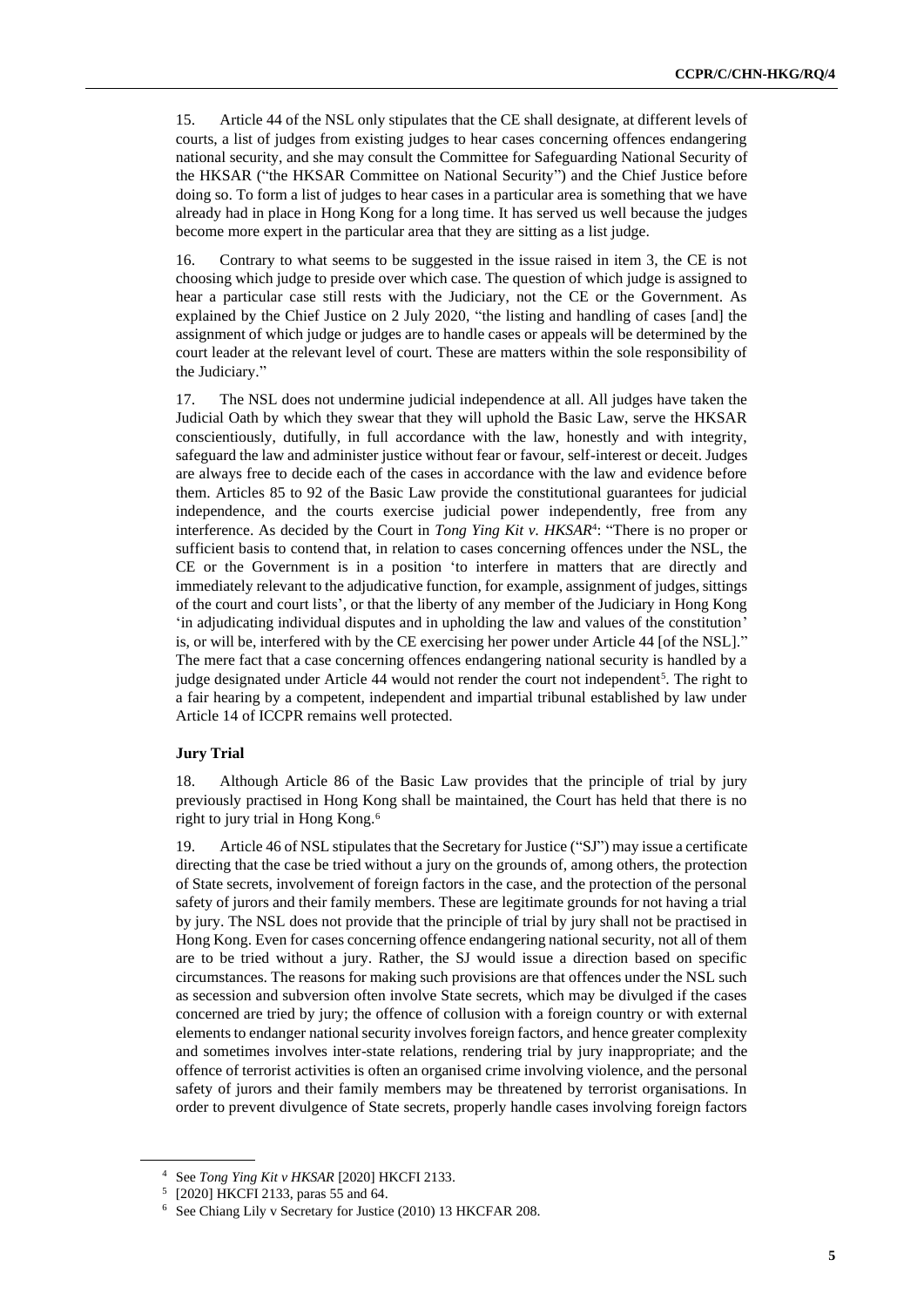and protect the personal safety of jurors and their family members, it is necessary to restrict the use of jury trial in cases concerning offence endangering national security.

20. In cases where the SJ so certifies, the defendant shall be tried in the Court of First Instance by a panel of three judges and, as do defendants in other criminal cases, he is entitled to the right to a fair trial by an independent and impartial tribunal in which the judge is required to give a fully reasoned judgment as well as the right of appeal to a higher tribunal on both conviction and sentence. The procedural safeguards in the laws of the HKSAR continue to apply as required by Article 41 of the NSL.

#### **Process of Adoption of the NSL**

21. As national security concerns the core interests of a State and the fundamental interests of its people, it is always a matter within the purview of the Central Authorities and does not fall within the autonomy enjoyed by HKSAR under the "one country, two systems" principle.

22. The HKSAR has a duty to enact laws for safeguarding national security under Article 23 of the Basic Law but it has failed to do so despite a lapse of 23 years since reunification. Given the political situation in Hong Kong, this task cannot be completed in the foreseeable future, leaving a gap in the security of China that needs to be filled urgently. Meanwhile, protestors have become more violent with growing signs of separatism and terrorism, seriously affecting the lawful rights and interests of Hong Kong residents.

23. It is therefore necessary for the Central Authorities to take immediate steps to introduce measures for safeguarding national security in HKSAR. As the highest organ of State power with authority to oversee the implementation of the Constitution and to decide on the systems to be instituted in HKSAR under Article 62 of the Constitution, the NPC adopted on 28 May 2020 the *Decision on Establishing and Improving the Legal System and Enforcement Mechanisms for the HKSAR to Safeguard National Security*, entrusting NPCSC to formulate relevant laws on establishing and improving the legal system and enforcement mechanisms for the HKSAR to safeguard national security, in order to effectively prevent, suppress and impose punishment for secession, subversion, and organising and carrying out terrorist activities, etc. As the NSL is a national law, the legislative process has to be in compliance with the Legislation Law of the PRC.

24. Before adopting the NSL, the NPCSC had, through different channels, gauged the views of the HKSARG and various sectors of the community in Hong Kong. Hence, the NPCSC has fully taken into account the views of HKSAR, including its residents. As there was a pressing need to address the national security threats in HKSAR and by reason of the consensus that the draft law should be introduced soonest, the NSL was passed on 30 June 2020 after the draft law had been considered by NPCSC in two sessions pursuant to Article 30 of the PRC Legislation Law. As a result, the enactment of the NSL underwent a process that is transparent, the views of Hong Kong residents have been taken into account, and the process is in compliance with the Legislation Law.

#### **Item 4**

### **Cases over which jurisdiction is exercised by the Office for Safeguarding National Security of the CPG in the HKSAR**

25. The mandate of the Office for Safeguarding National Security of the CPG in the HKSAR ("the Office") is set out in Chapter V of NSL, which includes exercising jurisdiction over cases concerning offences endangering national security under the NSL in the exceptional circumstances specified in Article 55, that is:

the case is complex due to the involvement of a foreign country or external elements, thus making it difficult for the HKSAR to exercise jurisdiction over the case;

(b) a serious situation occurs where the HKSARG is unable to effectively enforce the NSL; or

(c) a major and imminent threat to national security has occurred.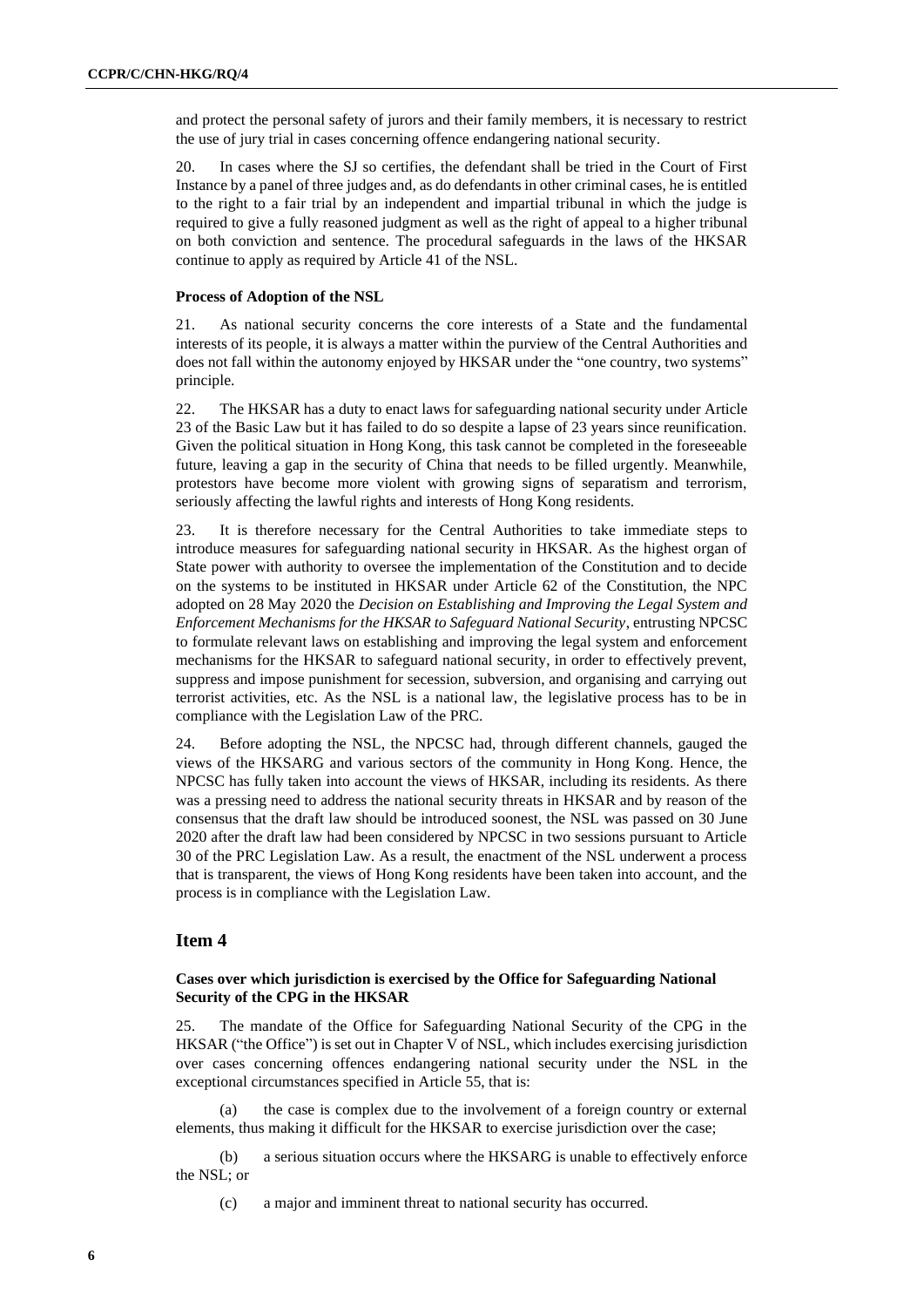In various countries around the world, national security is within the purview of the Central Authorities and is a matter falling within their "reserved jurisdiction". Given the "One country, Two systems" principle and their full trust in the HKSAR as well as respect to the independent judicial power (including that of final adjudication) enjoyed by the HKSAR, the Central Authorities authorise the HKSAR to exercise jurisdiction over the vast majority of cases, and only reserve direct jurisdiction to deal with cases concerning offence endangering national security which could not be handled by the HKSAR in very limited specific circumstances. Moreover, very stringent approval procedures must be complied with. This is a significant manifestation of the Central Authorities' exercise of comprehensive jurisdiction over the HKSAR, is conducive to ensuring that the operation of "One country, Two systems" principle is on the right track, and is both constitutional and lawful.

26. Since the Central Authorities bear the primary and ultimate responsibility for safeguarding national security in the HKSAR, they have reserved jurisdiction and law enforcement powers to deal with cases concerning offence endangering national security in order to safeguard national security. However, only an extremely small number of cases will come under the Office's jurisdiction, while the vast majority of cases will still be subject to the jurisdiction of the HKSAR. When exercising jurisdiction, the Office must strictly adhere to enforcement procedures. The Central Authorities fully respect the high degree of autonomy enjoyed by the HKSAR.

27. Even in those specific circumstances, a request must first be made by the HKSARG or the Office and then approved by the CPG before the Office may exercise jurisdiction over the case.

28. Articles 56 of NSL provides that in exercising jurisdiction over the cases pursuant to Article 55, the Office shall initiate investigation into the case, the Supreme People's Procuratorate shall designate a prosecuting body to prosecute it, and the Supreme People's Court shall designate a court to adjudicate it. Article 57 further provides that the Criminal Procedure Law of the PRC and other related national laws shall apply to procedural matters, including those related to criminal investigation, examination and prosecution, trial, and execution of penalty, in respect of those cases, and that the relevant authorities shall exercise powers in accordance with the law.

29. The Criminal Procedure Law contains many procedural safeguards. For example, Article 52 of the Law prohibits the extortion of confessions by torture and the collection of evidence by unlawful means, and prohibits compelling any person to provide evidence that incriminates him. Article 58 of NSL also stipulates that a suspect has the right to retain a lawyer to represent him, a defence lawyer may provide legal assistance to a suspect or defendant, and an arrested person is entitled to a fair trial before a judicial body without undue delay. There is no significant difference between the human rights standards followed by the Office and the relevant national law enforcement and judicial bodies when they exercise jurisdiction over cases concerning offence endangering national security in the three specific circumstances, and those followed by the relevant authorities of the HKSAR when they exercise jurisdiction. Such standards include the prohibition of torture and other cruel or inhuman treatment; no deprivation of liberty except on such grounds and in accordance with such procedure as are established by law; persons charged with a criminal offence shall have the right to be presumed innocent until proved guilty according to law; prompt notification of charges brought against a defendant; the provision of adequate time and facilities for the preparation of defence and to communicate with counsel of his own choosing; access to legal assistance; the right to examine witnesses; the provision of free interpretation services; the right not to incriminate oneself; the use of special procedure in the case of juvenile offenders; and a right of appeal. It can be said that, in principle, the laws of Mainland China and the laws of the HKSAR are consistent with the United Nations standards for the protection of human rights in criminal justice.

30. Article 50 of the NSL stipulates clearly that the Office shall perform its mandate in strict compliance with the law and shall not infringe upon the lawful rights and interests of any person. Although the acts performed in the course of duty by the Office and its staff in accordance with the NSL shall not be subject to the jurisdiction of the HKSAR, its staff must abide by the laws of the HKSAR as well as national laws, and are subject to the supervision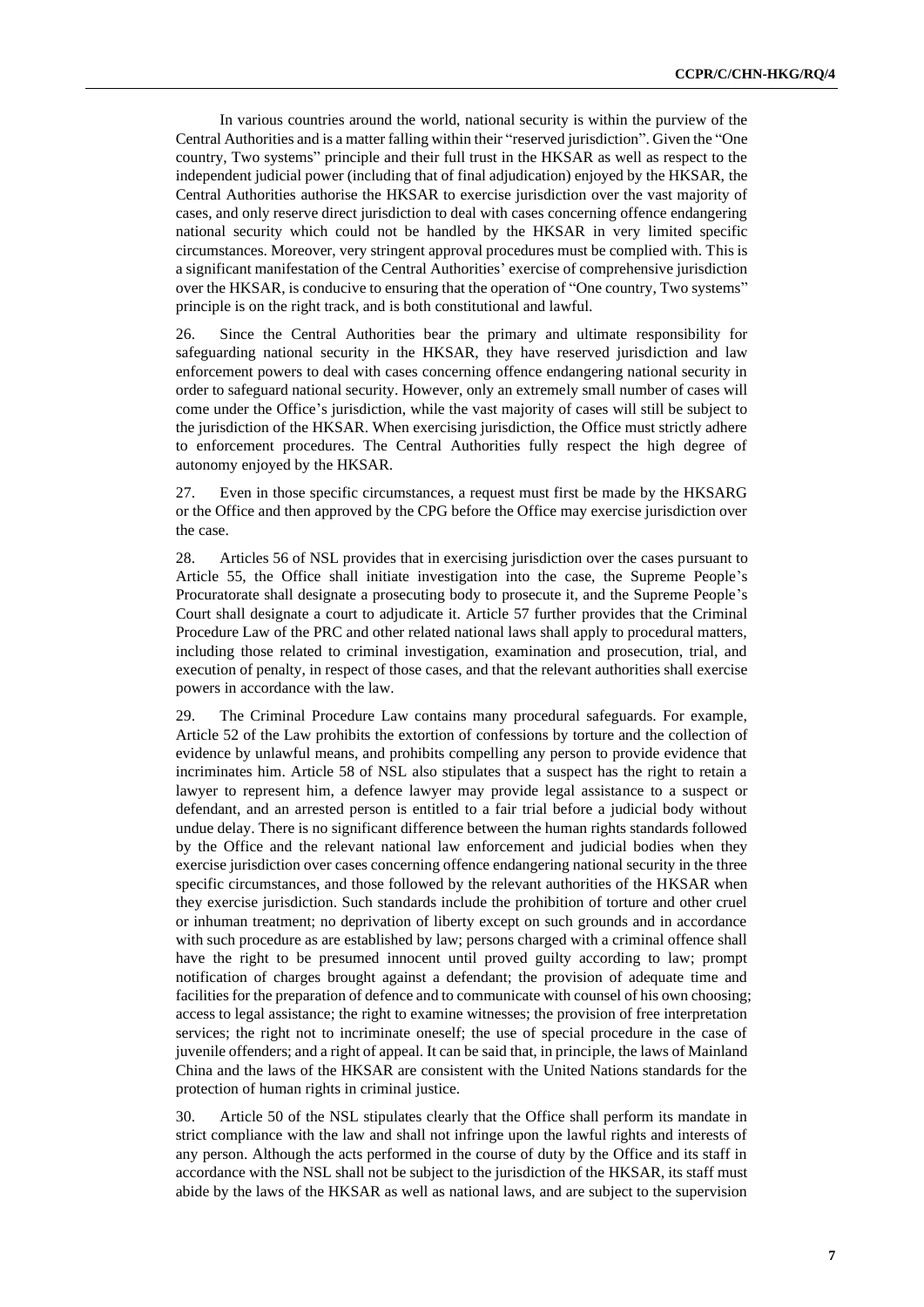of the national supervisory authorities in accordance with law, which is set out in Section 7 of Chapter III of the Constitution.

#### **Scope of Application and Extraterritorial Effect**

31. According to Articles 36 to 38 of the NSL, the Law applies to: (a) offences under the NSL which are committed in the HKSAR by any person: an offence is taken to have been committed in the HKSAR if an act constituting the offence or the consequence of the offence occurs in the HKSAR [Art. 36]; (b) a person who is a Hong Kong permanent resident or an incorporated or unincorporated body set up in the HKSAR if the person or the body commits an offence under the NSL outside HKSAR [Art. 37]; and (c) offences under the NSL committed against the HKSAR from outside the HKSAR by a person who is not a Hong Kong permanent resident [Art. 38].

32. The above provisions are based on the following international law principles: (a) the nationality principle – jurisdiction is assumed by virtue of the nationality of the crime perpetrator; (b) the passive personality principle – jurisdiction is prescribed for acts abroad which are harmful to the nationals of the forum state; and (c) the protective principle – jurisdiction is assumed for overseas acts that threaten the integrity or security of the forum state or endanger or undermine its essential government institutions or functions, or public interests.

33. Those provisions are not uncommon in the national security laws of other countries. Although an act committed by a foreigner against the HKSAR outside of China in contravention of the NSL would be caught by Article 38, it is well established that a foreigner who has committed an offence endangering the national security of a particular country is subject to the jurisdiction of that country if and when he enters that country.

#### **Meaning of "Collusion with a Foreign Country"**

34. The word "collusion" only appears in the sub-heading of Articles 29 and 30 of the NSL. The elements of the offences constituting the crime of "collusion with a foreign country or with external elements to endanger national security" are set out in the two articles. Under Article 29, a person who steals, spies, obtains with payment, or unlawfully provides State secrets concerning national security for a foreign country shall be guilty of an offence. Further, a person who requests or conspires with a foreign country or receives instructions, control or support from a foreign country to commit any of the following acts shall be guilty of an offence: (a) waging a war against the PRC, or using or threatening to use force to seriously undermine the sovereignty, unification and territorial integrity of the PRC; (b) seriously disrupting the formulation and implementation of laws or policies by the HKSARG or the CPG, which is likely to cause serious consequences; (c) rigging or undermining an election in the HKSAR, which is likely to cause serious consequences; (d) imposing sanctions or blockade, or engaging in other hostile activities against the HKSAR or the PRC; or (e) provoking by unlawful means hatred among Hong Kong residents towards the CPG or the HKSARG, which is likely to cause serious consequences. Whether a person would be guilty of an offence under the NSL shall be decided on the facts, circumstances and evidence available in a particular case.

### **Enforcement**

35. The NSL is mainly enforced by the department for safeguarding national security of the Hong Kong Police Force. Police officers would have to discharge their duties in accordance with the laws of HKSAR.

36. Article 43 of the NSL makes provisions for the measures that the department for safeguarding national security of the Police may take when handling cases concerning offences endangering national security, including existing measures that law enforcement authorities may apply in investigating serious crimes and the seven measures listed in paragraph 1 of Article 43. In July 2020, the CE, in conjunction with the HKSAR Committee on National Security, made seven sets of implementation rules ("the Rules") pursuant to paragraph 3 of Article 43 for the purpose of applying those measures. Hence, measures that may be applied by the Police have a legal basis either in existing law or in the Rules.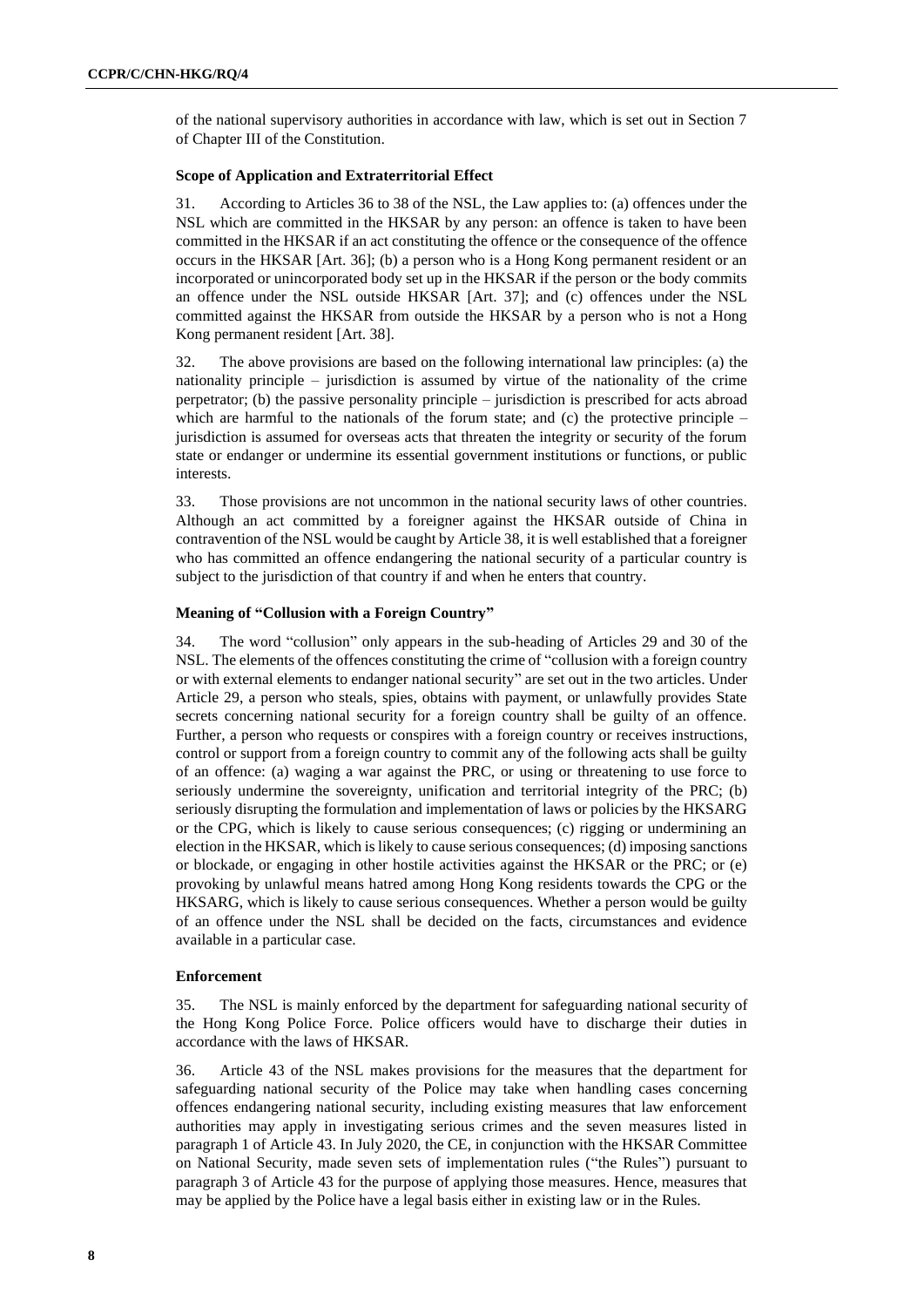37. The powers provided for in the Rules are generally in line with existing police powers which contain the necessary safeguards. For example, the *Rules Relating to Search of Places for Evidence* require the Police to apply to a magistrate for a search warrant unless it would not be reasonably practicable to obtain a warrant, which is in line with existing legislation such as the Police Force Ordinance (Cap. 232) and relevant case law. Under the *Rules Relating to Restriction on Persons under Investigation from Leaving Hong Kong*, a notice requiring a suspect to surrender his travel documents has to be issued by a magistrate, which is modelled on the Prevention of Bribery Ordinance (Cap. 201). Further, both the *Rules Relating to Freezing, Restraint, Confiscation and Forfeiture of Property* and the *Rules Relating to Requirement to Furnish Information and Produce Materials* make provisions for judicial supervision which are in line with those in the United Nations (Anti-Terrorism Measures) Ordinance (Cap. 575) ("UNATMO") and the Organized and Serious Crime Ordinance (Cap. 455).

38. No special immunity has been given to the Police. Insofar as the exercise of police powers are concerned, police officers follow the law and their actions may be subject to judicial review or other judicial challenges.

#### **The HKSAR Committee on National Security**

39. The HKSAR Committee on National Security is responsible for affairs relating to safeguarding national security in the HKSAR. Its main duties are to formulate policies for safeguarding national security in HKSAR, to advance the development of the legal system and enforcement mechanisms of HKSAR for safeguarding national security, and to coordinate major work and significant operations for safeguarding national security in HKSAR. Although its decisions are not amenable to judicial review, the Committee is under the supervision of and accountable to the CPG. As to whether acts and activities of institutions or individuals executing such decisions are amenable to judicial review, the facts and circumstances of the case have to be taken into account.

#### **Local Laws of the HKSAR**

40. The HKSAR has a constitutional duty to implement Article 23 of the Basic Law which provides that the HKSAR shall enact laws on its own to prohibit any act of treason, secession, sedition, subversion against the CPG, or theft of state secrets, to prohibit foreign political bodies from conducting political activities in the Region, and to prohibit political bodies of the Region from establishing ties with foreign political bodies. The HKSAR also has a duty under the NPC Decision of 28 May 2020 and Article 7 of NSL to complete, as early as possible, legislation for safeguarding national security as stipulated in the Basic Law and to refine relevant laws.

### **Item 5**

41. The Emergency Regulations Ordinance (Cap. 241) ("ERO") provides that on any occasion which the Chief Executive-in-Council ("CE-in-C") may consider to be an occasion of emergency or public danger, he may make any regulations whatsoever which he may consider desirable in the public interest. These regulations may or may not derogate from the Hong Kong Bill of Rights ("BOR").

42. The ERO must be read with section 5 of HKBORO which is underpinned by Article 39 of the Basic Law. Section 5(1) of HKBORO, like Article 4(1) of ICCPR, prescribes two conditions that must be met before measures derogating from BOR may be taken: the situation must amount to a "public emergency which threatens the life of the nation", and the existence of such emergency must be "officially proclaimed". Any derogating measures must also be strictly required by the exigencies of the situation, thus reflecting the principle of proportionality. Section 5(2) further provides that derogating measures must not be inconsistent with any obligation under international law that applies to Hong Kong, involve discrimination solely on the prohibited grounds which are the same as those enumerated in Article 4(1) of ICCPR, or derogate from Articles 2, 3, 4(1) and (2), 7, 12, 13 and 15 of BOR which correspond to the non-derogable provisions specified in Article 4(2) of ICCPR.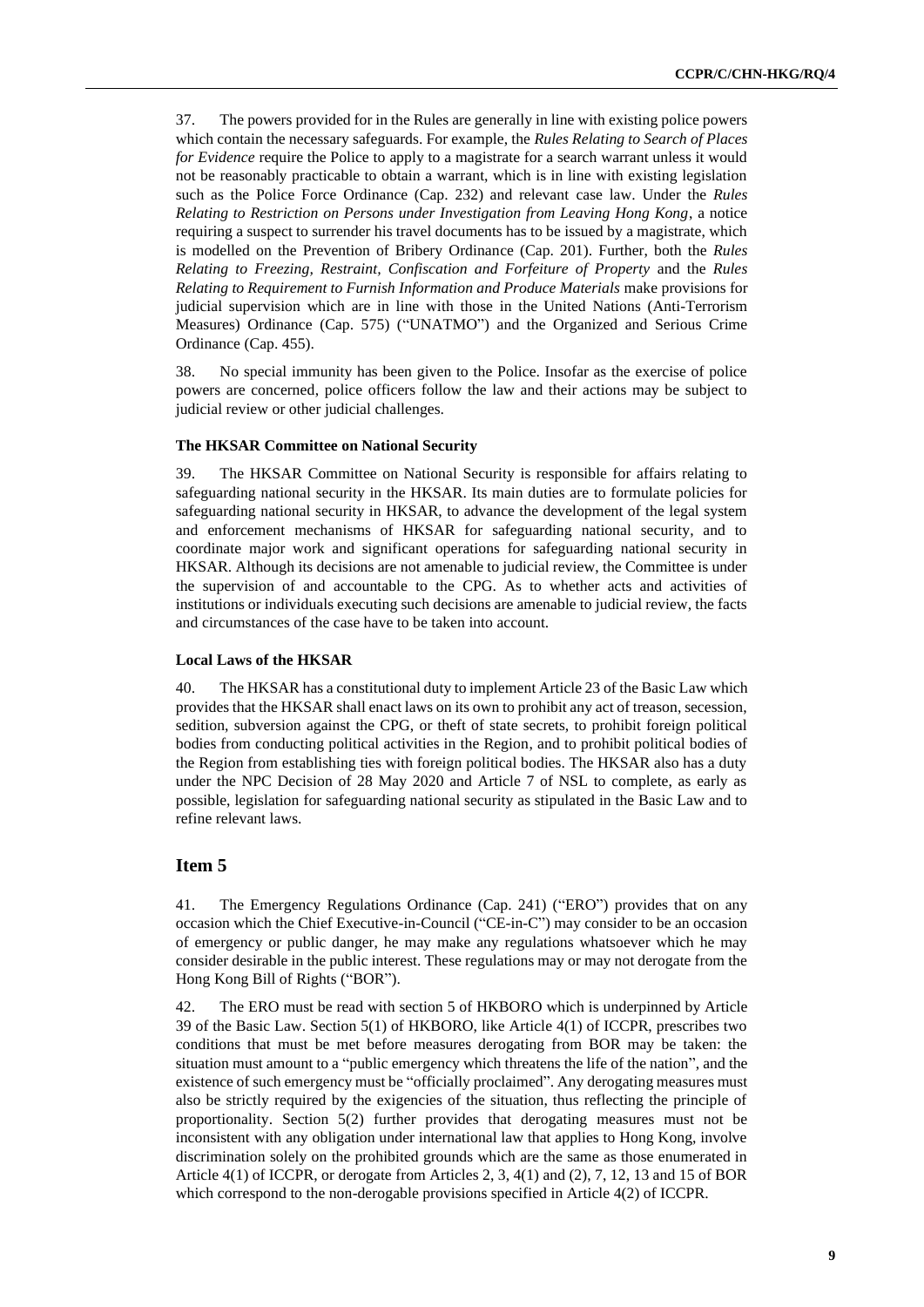43. Regulations made under ERO are subsidiary legislation and have to be laid before LegCo for negative vetting in accordance with section 34 of the Interpretation and General Clauses Ordinance (Cap. 1). LegCo may by resolution amend or repeal such regulations. The exercise of power under ERO and emergency regulations is also amenable to judicial review.

44. In December 2020, the CFA in its judgment<sup>7</sup> stemming from a number of judicial review applications upheld the compatibility of the ERO with the Basic Law. The CFA acknowledged that the very nature of the ERO requires the giving of wide and flexible legislative powers to the executive to deal with an occasion of emergency or public danger quickly and adequately. Given the situations concerned are one of emergency or public danger, it should be left to the judgment of the CE-in-C to make regulations which she may consider desirable in the public interest. Such legislative powers are necessary, in particular when the LegCo may not be able to function and respond promptly enough or at all to the occasion of emergency or public danger in terms of passing the requisite legislation. The CFA held that although an occasion of "emergency" or "public danger" is not by nature capable of exhaustive definition, there should be some margin of discretion accorded to the CE-in-C in determining whether an occasion of emergency or public danger exists. Such determination must be a reasonable one in the public law sense, and section 2(1) of the ERO imports a requirement of good faith on the CE-in-C's part which is judicially reviewable. The ERO is compatible with Article 4 of the ICCPR. We have no plan to amend or repeal the ERO.

# **Item 6**

45. The adoption of the NSL is without prejudice to the HKSAR's duty under Article 23 of the Basic Law ("BL23"), which stipulates that the HKSAR shall enact laws on its own to prohibit the specified acts that endanger national security. The HKSAR still has the obligation to implement BL23 as soon as possible. Hence, we consider that the offences of treason and sedition and the definition of "foreign political organizations or bodies" should more appropriately be dealt with in the context of the legislative exercise for BL23 when it is launched in future.

46. The definition of "terrorist act" under the UNATMO was modelled on the United Kingdom Terrorism Act 2000. It is in line with the definition in anti-terrorism laws of many jurisdictions. The HKSARG has given due regard to human rights implications throughout the legislative process, and is satisfied that the provisions in UNATMO are consistent with human rights protection under the BOR.

47. There has been no prosecution under UNATMO since enactment. The court only convicts when it is satisfied that the prosecution has proven beyond reasonable doubt that a defendant is guilty of the relevant offence.

# **Item 7**

48. The four anti-discrimination ordinances mentioned protect equal opportunities in respective areas, and are enforced by the EOC, an independent statutory body. Any person subject to discrimination may lodge a complaint to the EOC and undergo conciliation with the EOC's assistance. If conciliation fails, the aggrieved person may seek assistance from the EOC to make civil claims in court.

49. The Discrimination Legislation (Miscellaneous Amendments) Ordinance 2020, enacted by the LegCo in June 2020, enhances protection from discrimination and harassment under the four anti-discrimination ordinances.

50. The HKBORO prohibits the HKSARG from discriminating a person on the ground of, amongst others, sexual orientation. In respect of private sectors, our society is divided on whether legislation should be introduced to prohibit discrimination on grounds of sexual orientation and gender identity. The HKSARG has reported salient findings on the experience

<sup>7</sup> See Kwok Wing Hang and Others v Chief Executive in Council and Another [2020] HKCFA 42.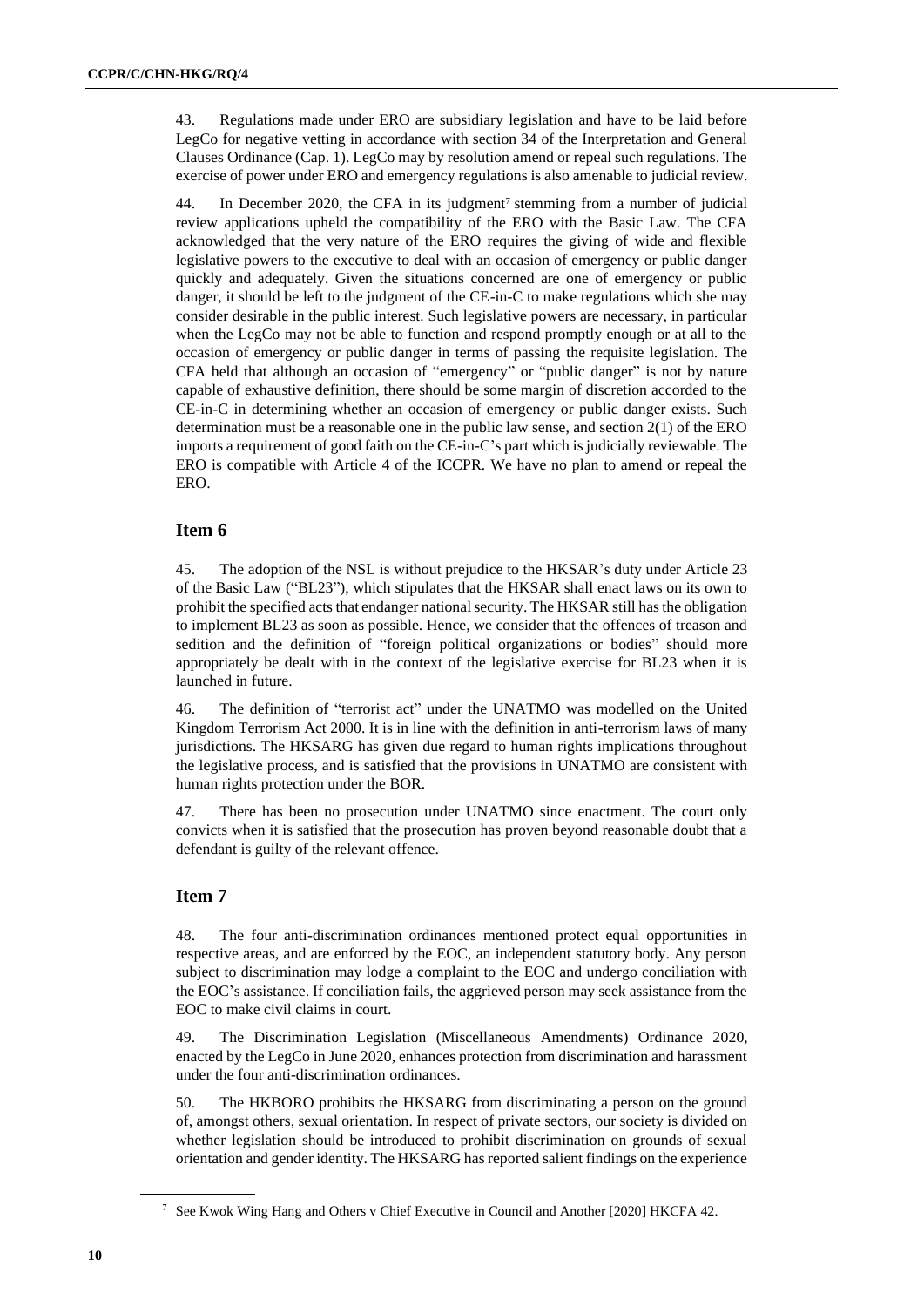of other jurisdictions in tackling discrimination against sexual minorities to the LegCo, and will be engaging stakeholders to consider anti-discrimination proposals suitable for Hong Kong in the light of the findings.

### **Application of Race Discrimination Ordinance ("RDO") to Government and Public Authorities**

51. The HKSARG and public authorities have always been prohibited from practising racial discrimination under the HKSAR's legal framework. The HKBORO prohibits the Government and public authorities from discrimination on a wide range of grounds, including race, colour, descent and national or ethnic origin. The RDO binds the Government and expressly renders it unlawful to discriminate against a person on the ground of race in prescribed areas, including employment, education, provision of goods, facilities or services, and disposal or management of premises. It is also unlawful to racially harass another person in the prescribed areas.

52. The HKSARG will study EOC's recommendation of bringing all Government functions and powers within the scope of the RDO. Our goal is to inform the public of the way forward within this term of Government.

53. From 2011 to 31 August 2020, the EOC has received 19 complaints under RDO against the Police and the Correctional Services Department ("CSD"). 18 cases were discontinued on the grounds of lacking in substance, no unlawful act was found or the complainants have no desire to pursue further.

# **Item 8**

54. The prevailing marriage system in Hong Kong is based on the institution of monogamy and heterosexual marriage. As there are ongoing judicial proceedings on the matter of same-sex marriage/partnership, it is inappropriate for the HKSARG to respond substantially to the issue. The issue is complex and controversial in nature and various sectors of the community have different opinions towards same-sex marriage.

55. Insofar as the recognition of transgender persons is concerned, the HKSARG's Interdepartmental Working Group on Gender Recognition ("IWG") has received more than 18,000 responses to its public consultation referred to in Annex 26D of the periodic report. The responses give divided and opposite views on a whole range of issues from different perspectives. Also, there are ongoing judicial proceedings related to the human rights implications of the HKSARG's policy that requires sex reassignment surgery (which would deprive reproductive ability) in order to amend the sex entry on a transsexual person's Hong Kong Permanent Identity Card. The public feedback and the litigation results are important considerations that the HKSARG must take into account in formulating its policy. The HKSARG is fully cognisant that the impact of any reform on the rights and concerns of potential applicants for gender recognition, as well as the wider public, must be carefully and comprehensively considered in going forward.

56. The HKSARG is committed to promoting equal opportunities for people of different sexual orientations and gender identities. The measures outlined in Annex 26C of the periodic report aside, the Government will provide training resources for the Government disciplined services to enhance the frontline officers' knowledge of and sensitivity to sexual minorities. Please refer to paragraph 50 above on the subject of legislative measures.

57. All arrangements for detainees/persons in custody ("PICs") are made according to relevant laws and guidelines to ensure that they are treated fairly and properly. Examples of measures taken by law enforcement agencies ("LEAs") are set out below-

#### **Immigration Department ("ImmD")**

58. If the detainee claims to have undergone surgical operation to modify his/her body feature and sexual organs to the opposite sex and requests a male or female officer to conduct body search, the request will be met with written consent secured from the detainee/person in custody. An officer of the same sex as the searching officer will be present as witness.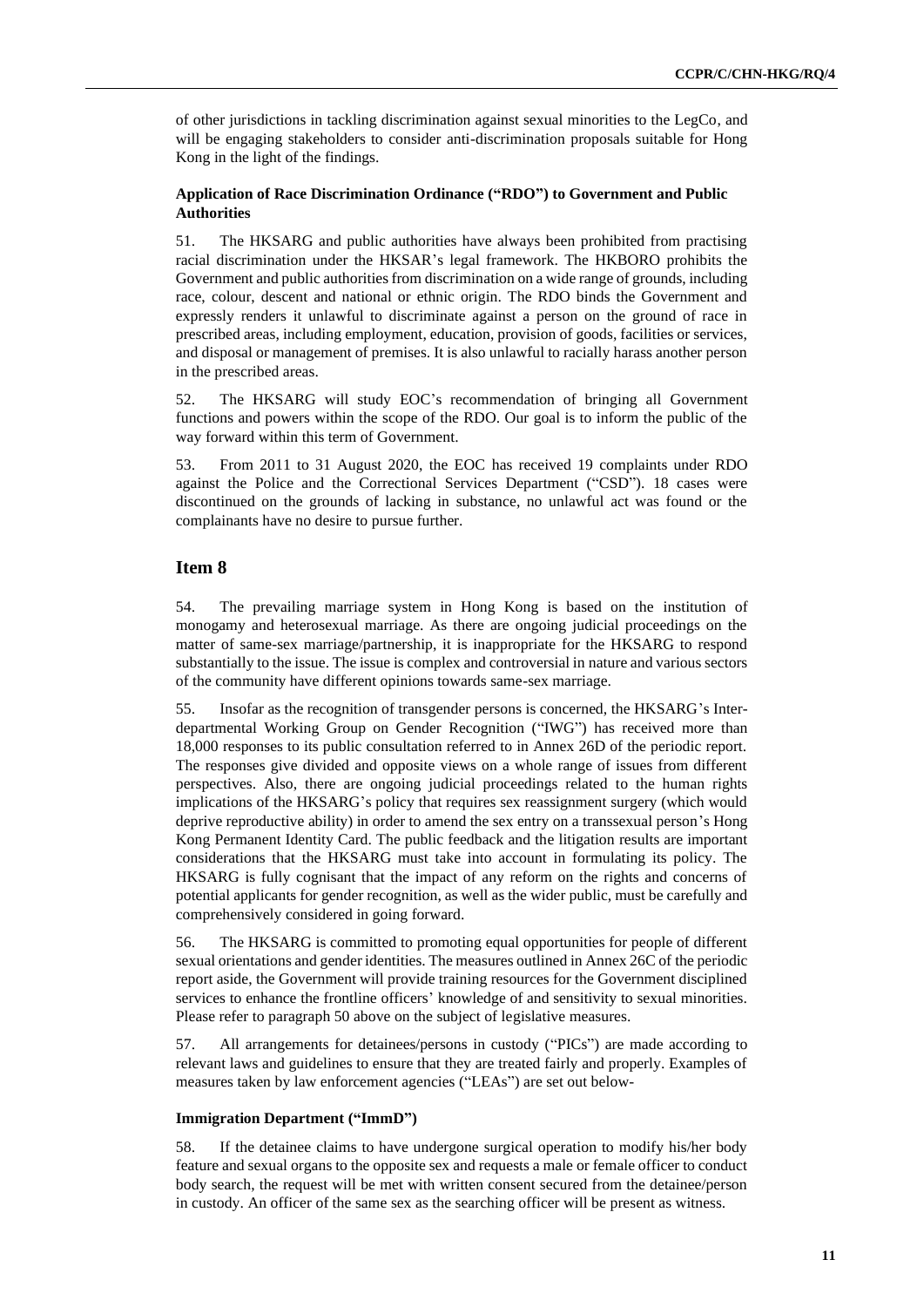#### **Correctional Services Department**

59. Single accommodation may be arranged for PICs with homosexual or transgender orientation at night. The CSD sets up the Transgender Unit specifically to cater for the special needs of transgender PICs, and to ensure fair treatment in compliance with the law.

#### **Hong Kong Police Force**

60. Police officers will search detained persons with special needs (including transgender persons) in a practical and reasonable manner having due regard to dignity and privacy with a witnessing officer present for each search. The Police endeavours to adopt the principle of single-cell occupancy when handling detained persons with special needs.

#### **Customs and Excise Department ("C&ED")**

61. Customs officers will conduct body search on a detained person (including a transgender person) in a practical and reasonable manner having due regard to privacy. The C&ED endeavours to apply the principle of single-cell occupancy for detained persons.

### **Item 9**

62. The Social Welfare Department ("SWD") or subvented NGOs provide a wide range of preventive, supportive and specialised services, including family and child protective services, refuge centres for women, family crisis support services, multi-purpose crisis intervention and support services, for victims of domestic violence and families in need. From January 2010 to June 2020, the court had granted a total of 352 injunctions under the Domestic and Cohabitation Relationships Violence Ordinance (Cap. 189), which may contain a provision requiring the abuser to attend mandatory programmes, with a view to changing the abuser's attitude and behaviour.

63. The Police investigate child abuse cases through multi-agency approach and assist in formulating welfare plans for victimised children. Frontline officers are reminded to accord top priority to the safety and welfare of victims and their children by conducting risk assessment and considering the need to make referral to the SWD. The scene of every domestic violence report is attended by a police officer of the rank of Sergeant or above and serious domestic violence cases are investigated by designated crime teams.

64. When handling domestic violence cases with an injunction granted under the Domestic and Cohabitation Relationship Violence Ordinance, and is accompanied by an "Authorization of Arrest", the Police may enter the premises to execute the authorization and arrest any person who is reasonably suspected of breaching the injunction.

# **Item 10**

65. It is the statutory duties of the Police to take lawful measures for preserving the public peace, preventing and detecting crimes and offences, preserving public order, as well as safeguarding people's life and property.

66. The Police have clear guidelines on the use of force which are consistent with the international human rights norms and standards. Police officers may use minimum force as appropriate only when such an action is necessary and there are no other means to accomplish lawful duties. Before force is used, police officers shall, where circumstances permit, give warnings to the gathering crowd and give the person(s) involved every opportunity, whenever practicable, to obey police orders prior to the use of force. Once the purpose for which the force is used has been achieved, the use of force shall cease.

67. There has been no case or arrest under the Crimes (Torture) Ordinance (Cap. 427) since the submission of previous report in 2011.

68. On 12 November 2019, some radical protestors set barricades and obstructed the major thoroughfares near the City University of Hong Kong. Some even threw bricks and hard objects from height, posing severe threat to public order and public safety. Upon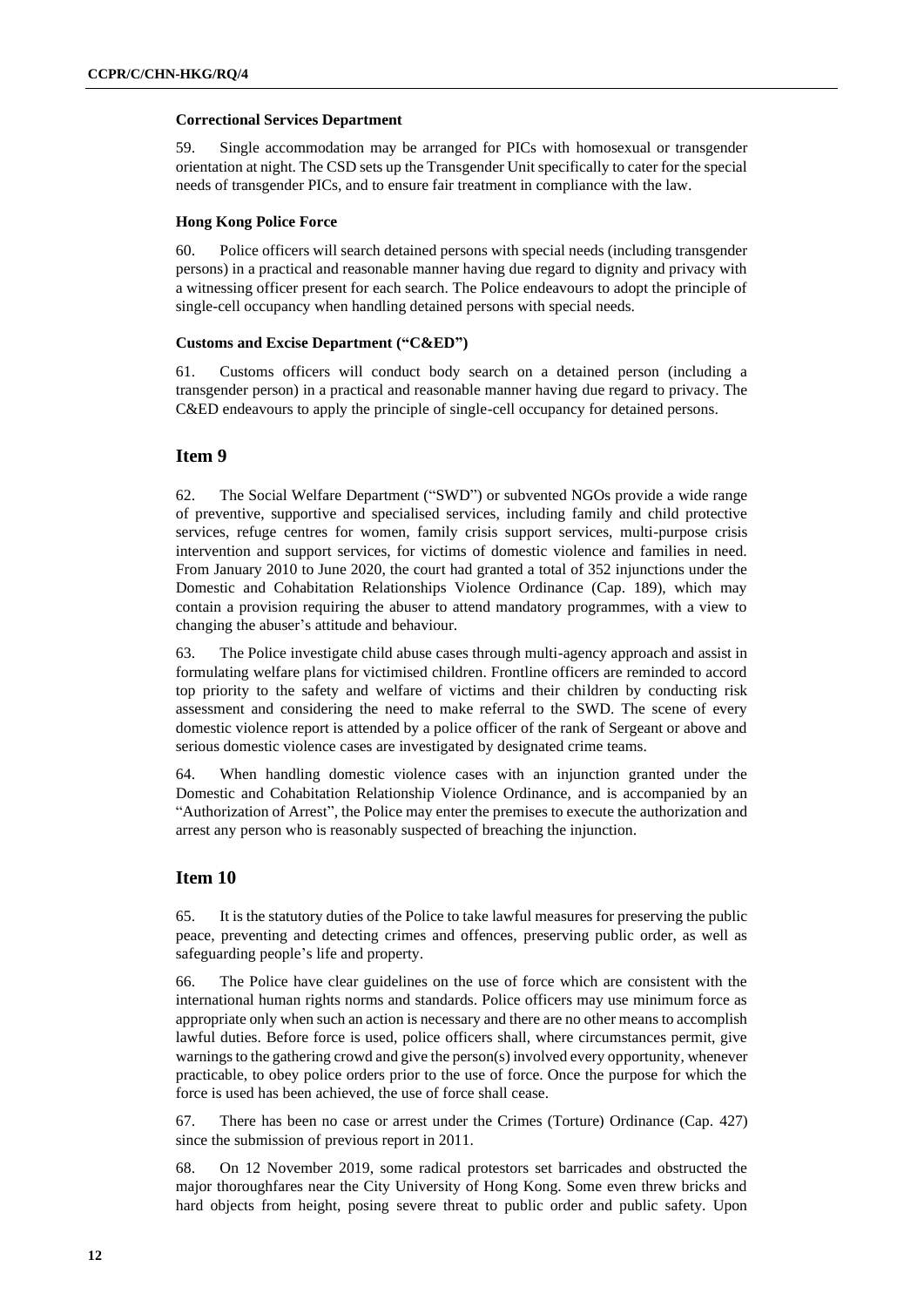repeated warnings, the Police took actions (including the use of rubber baton rounds) to disperse rioters.

69. The Police will, in light of the prevailing circumstances, make assessments and exercise professional judgment to take appropriate actions, including using the minimum force as necessary, to ensure public safety and public order.

# **Item 11**

70. The two-tier police complaints mechanism operates effectively under the Independent Police Complaints Council ("IPCC") Ordinance (Cap. 604). When the Complaints Against Police Office ("CAPO"), the operation of which is independent of other Police units, has completed the investigation of reportable complaint, it must submit a detailed investigation report for the scrutiny of IPCC. If the IPCC, an independent statutory body, considers that there is any deficiency in the CAPO's handling and investigation, it may request the CAPO to make clarification or further investigation.

71. In 2017-19, the IPCC endorsed the investigation results for 3 144 cases involving 5 338 allegations. Among the 1 867 queries raised by the IPCC to the CAPO, 662 queries were about the classification of investigation results and consequently, the investigation results of 360 allegations were reclassified. In 2017-19, disciplinary proceedings or internal actions were taken against 212 defaulting police officers. The IPCC Observers also monitor the CAPO's investigation, by attending any interviews or observing collection of evidence in connection with the CAPO's investigation of reportable complaints on a scheduled or surprise basis to ensure that these processes are conducted fairly and impartially. In 2017-19, the IPCC observers conducted 3 873 observations.

72. The Police regularly review their guidelines and orders on the use of force with due regard to the principles of proportionality and necessity. The use of force by the Police must be lawful and the degree of force used should be proportionate and necessary having regard to the circumstances of the case.

73. The IPCC has published in May 2020 the "Thematic Study Report on the Public Order Events arising from the Fugitive Offenders Bill since June 2019 and the Police Actions in Response", which sets out the IPCC's detailed review on the large-scale public order events and the corresponding Police actions since June 2019, as well as recommendations in improving Police practices and procedures made in accordance with the IPCC Ordinance. The IPCC has made recommendations regarding the use of force.

74. A Task Force has been established to follow up the IPCC's recommendations. It will regularly submit work progress reports to the CE.

75. The Police have put in place guidelines governing the production of warrant cards. In general, uniformed police officers on duty would display their unique identification numbers or identifiable operational call signs. When plainclothes police officers deal with the public and exercise police powers, they would identify themselves and produce warrant cards.

76. Every arrested person will, as soon as possible, be informed that he/she is under arrest and the reasons for the arrest. A notice listing the rights of a detained person will also be served on each and every detained person.

# **Item 12**

#### **Deaths in custody**

77. Updated information on the deaths in custody is as follows -

(a) in 2019, a person died while in custody of the ImmD. The case is currently being investigated by the Police and inquest into the death is yet to be held by coroner with a jury.

(b) between 2011 and 2019, 126 persons died in the custody of the CSD. As at June 2020, the Coroner's judgment for 19 cases (out of the above 126 cases) were still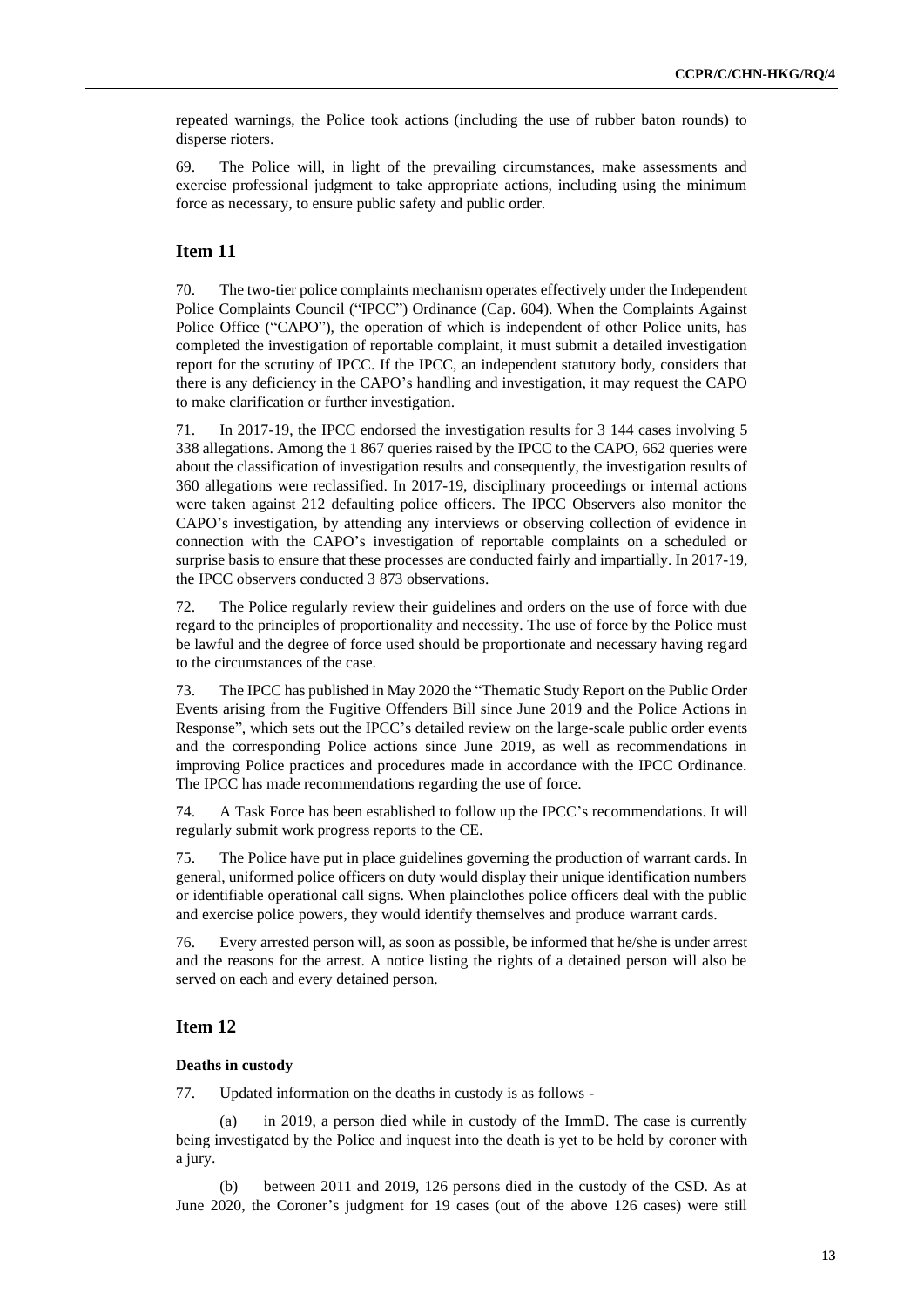pending. The CSD had studied the judgements and recommendations of the Coroner and followed up as appropriate. Besides, the CSD would analyse the self-harm cases of PICs with a view to improving the relevant preventive and management strategy.

(c) between 2011 and 2019, 20 died in the custody of the Police. The Coroner has examined 19 cases. None of them was found to be caused by unlawful killing. Six of the deceased were found to have committed suicide, seven to have died by natural causes, three by accident, two related to drugs and one was concluded as an open verdict case. The remaining one is pending the Coroner's inquest. The Police have also been continuously upgrading the detention facilities to eliminate potential danger points.

(d) in 2017, an arrested person was found sick and then lost consciousness while in custody of the C&ED. Certified dead afterwards, the person was found to have died by natural causes at Coroner's inquest.

78. For the CSD, PICs who feel aggrieved at their treatments may lodge complaints via various channels. Between 2011 and 2019, there were 246 cases relevant to ill treatment or torture of PICs, including "use of unnecessary force" (129 cases), "abuse of authority" (103 cases), and "grievance on Institutional policy / procedure" (14 cases), all entailing investigation by the CSD's Complaints Investigation Unit. Among these cases, 4 were eventually found substantiated. The CSD had followed up on the investigation results and relevant recommendations.

79. For the ImmD, the CAPO and the C&ED, no torture or ill treatment complaints have been received.

80. The complaint mechanisms for persons in places of detention and the measures taken to mitigate COVID-19 are listed at Annex.

### **Item 13**

81. The Immigration Ordinance (Cap. 115) empowers the ImmD to detain a person pending removal and during screening of non-refoulement claim. The ImmD exercises the detention powers and determines each case in accordance with detention polices formulated according to relevant legal principles established by the court, and taking into account the relevant factors and circumstances of the particular case. Regular and timely review will be conducted to determine whether an individual should be released or further detained, and will notify the person the results with justifications. Any detainee dissatisfied with the decision has the right to access to the courts.

82. Non-refoulement claimants are illegal immigrants, overstayers or persons who were refused entry upon arrival in Hong Kong. They have no legal status to remain in Hong Kong. A child whose parents are non‐refoulement claimants cannot obtain permanent resident status or lawful stay by virtue of his/her birth in Hong Kong.

83. Non-refoulement claimants have no right to work in Hong Kong. In February 2014, the CFA upheld that substantiated claimants and mandated refugees recognised by the United Nations High Commissioner for Refugees ("UNHCR") have no constitutional or legal rights to work in Hong Kong. Nevertheless, the Director of Immigration may exercise his discretion exceptionally to consider, on a case-by-case basis, an application for permission to take employment or establish or join a business.

84. In 2016, the HKSARG launched a comprehensive review of the strategy for handling non-refoulement claims, including putting forward proposals for further amending the Immigration Ordinance to improve the screening procedures for non-refoulement claims and related matters. The Government has consulted the LegCo on the proposed amendments, and exchanged views with relevant stakeholders.

85. The HKSARG has been handling matters of right of abode and split families in accordance with the Basic Law, the HKBORO, and relevant local legislation and policies, which are consistent with the ICCPR provisions as applied to Hong Kong. The latter does not impose an obligation on the HKSARG to grant persons not having the right to enter and remain in Hong Kong (including non-refoulement claimants) or persons not satisfying the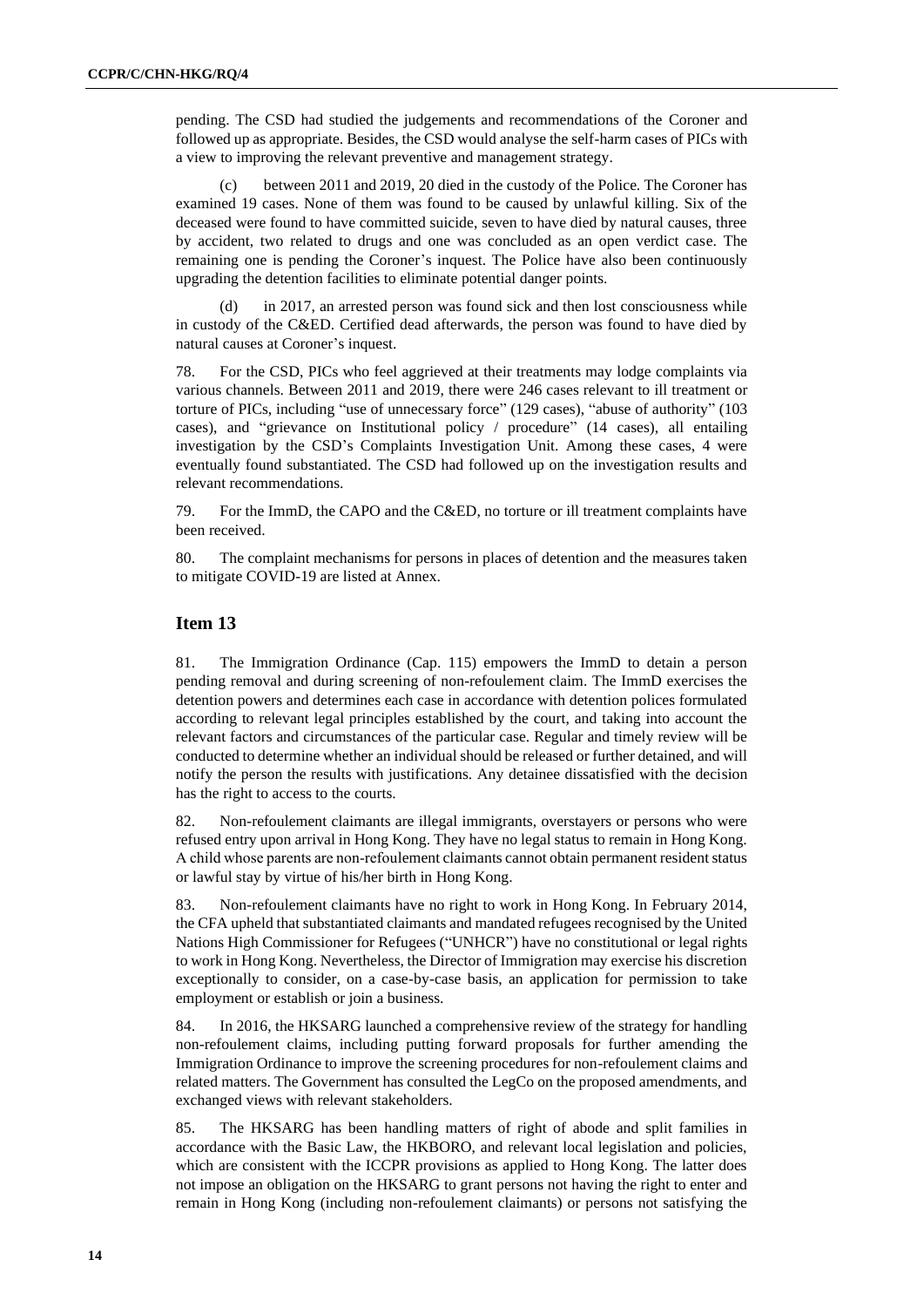requirement of relevant immigration policies the permission to remain in Hong Kong for reunion with their family members.

### **Item 14**

86. The Unified Screening Mechanism ("USM"), the procedures of which are published on the ImmD's website, was established following court decisions, ensuring that claimants would have every reasonable opportunity to substantiate their claims with sufficient procedural safeguards. Each claimant is also provided with publicly-funded legal assistance and professional interpretation services. Claimants aggrieved by the ImmD's decision may lodge an appeal without any merits test, and the appeals are considered by an independent Torture Claims Appeal Board or the Non-refoulement Claims Petition Office (collectively "TCAB"). Whether a claim is substantiated or not depends entirely on the particular facts and merits of the case. The low substantiation rate reflects that most of the claimants in Hong Kong do not have sufficient justifications to substantiate their claims.

87. The TCAB must observe strict confidentiality and the publications of appeal decisions may potentially put the claimants or their families in grave danger, even if the decisions are anonymised. The proposal of publishing the TCAB decisions must be carefully considered.

88. Case officers have received training courses on non-refoulement claims conducted by relevant experts, covering topics such as the Istanbul Protocol, the UNHCR Procedural Standards, psychological evidence of violence, and handling of survivors of violence and minors with special needs, hence ensuring all case officers are well trained to attend to the special needs of vulnerable claimants as necessary.

### **Item 15**

89. Given the liberal visa regime and the unique circumstances of Hong Kong, the HKSARG is mindful of the adverse implications to our effective immigration controls and possible abuses by overstayers and illegal migrants if the Palermo Protocol, in particular the provision to permit victims of trafficking-in-persons ("TIP") to remain in the territory, is applied to the HKSAR. We have no plan to extend the Palermo Protocol to the HKSAR.

90. Hong Kong has all along been making proactive, and multi-pronged efforts to combat TIP. In March 2018, the HKSARG established a Committee, chaired by the Chief Secretary for Administration, to provide high-level policy steer on actions against TIP. The Committee swiftly promulgated an Action Plan, comprising 14 new and 20 on-going measures which cover victim identification, investigation, enforcement, prosecution, victim protection and support, prevention and partnership building with different stakeholders. By end-2019, the Action Plan was fully implemented, with all initiatives firmly in place.

91. Hong Kong has a well-established legal framework to tackle different aspects of TIP. There are over 50 legal provisions against various TIP conducts that form a comprehensive package of safeguards comparable to composite TIP laws found in other jurisdictions. Some of the offences attract penalty of up to life imprisonment.

92. Induction and specialised trainings are provided to frontline law enforcement and judicial officers to enhance their awareness, sensitivities and skills on handling TIP cases. Between 2017 and 2019, over 5 500 government officials have received local / overseas anti-TIP training.

93. Between 2017 and 2019, nearly 20 000 initial TIP victim screenings (4 710 in 2017, 7 554 in 2018 and 7 576 in 2019) were conducted by the LEAs and the Labour Department ("LD"), with only 30 victims of TIP (9 in 2017, 18 in 2018 and 3 in 2019) identified. The small number and percentage of victims reinforce our observation all along that TIP has never been a prevalent problem in Hong Kong. There is also no case involving public officials as perpetrators of accomplices.

94. As a general guiding principle, prosecutors are mandated to give due consideration to any TIP elements that may feature in any given case when deciding whether prosecution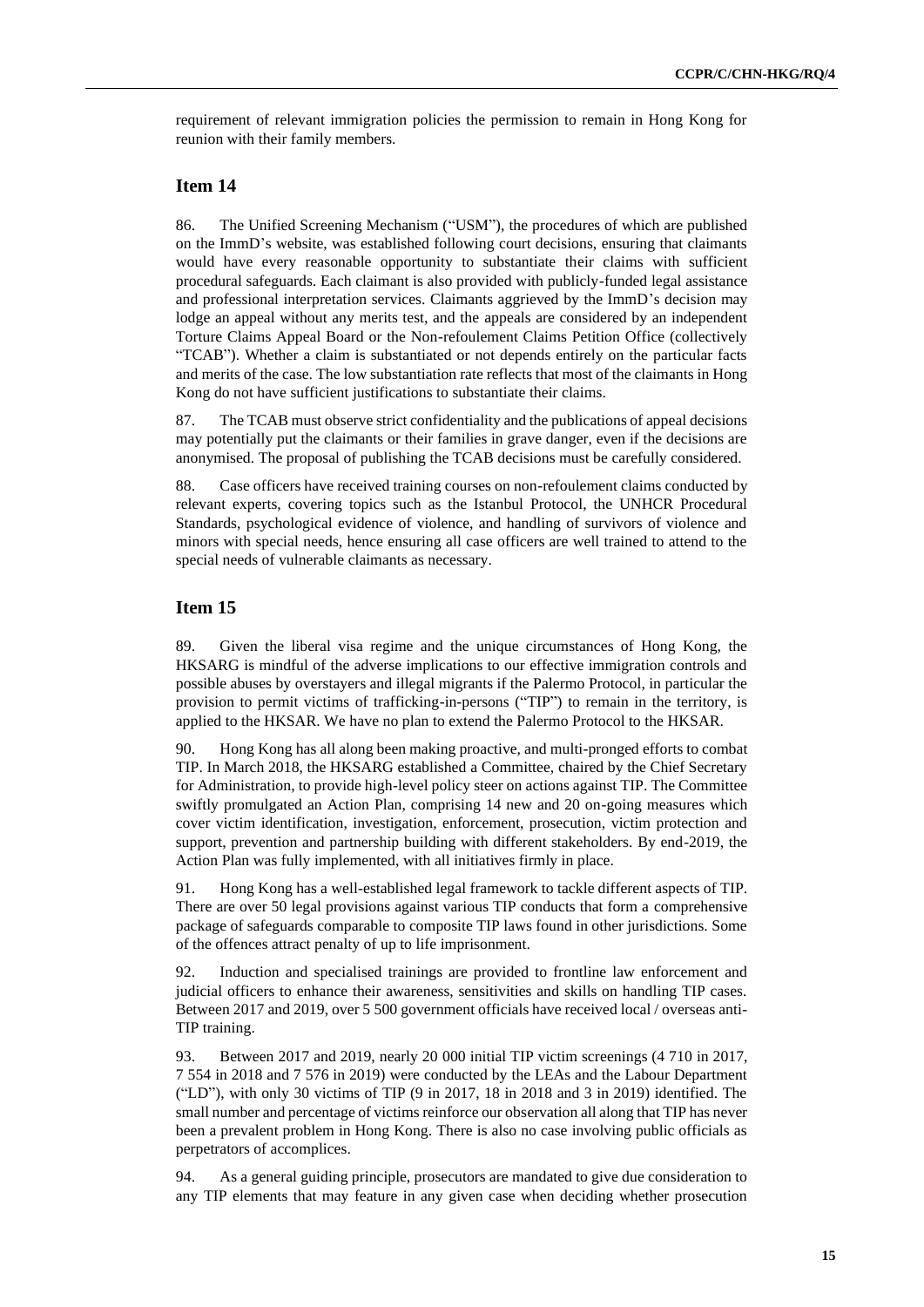should be instigated or continued. In appropriate cases, a witness may be granted immunity from prosecution, having regard to the established legal principles and the guidelines under the Prosecution Code. Over the past years, the Department of Justice has granted immunities to suspected TIP victims and exploited foreign domestic helpers ("FDHs") in various cases to facilitate them to testify against their perpetrators in court.

95. The ImmD, the Police and the C&ED have been implementing a TIP victim screening mechanism. The LD also implemented the initial screening mechanism at its 10 Labour Relations branch offices across the territory in December 2019.

96. Since 2018, the LD has stepped up inspection and enforcement against employment agencies ("EAs"). The publication of conviction or warning records of EAs on the dedicated EA Portal since October 2018 enables employers and job-seekers, including FDHs, to make more informed decisions. In December 2018, the LD launched a dedicated 24-hour hotline to provide one-stop support for FDHs in making enquiries and seeking advice on their employment rights and obligations. Interpretation service is provided in seven FDH native languages.

97. In December 2019, the ImmD set up a new dedicated team to step up the checking of FDH visa applications, so as to facilitate the early identification of potential TIP victims and exploitation of FDHs.

98. The HKSARG will continue to provide necessary protection and suitable assistance (e.g. witness protection programme, shelter, medical services, psychological support and counselling, financial assistance, legal support, visa extension fee waiver, etc.) to victims in need, as well as support for them to act as witness in legal proceedings and facilitation for their return to their home country.

### **Item 16**

99. The HKSARG does not tolerate any exploitation or abuse of FDHs.

100. FDHs enjoy the same employment rights and protection as local workers under Hong Kong laws. They are further protected by a government-prescribed Standard Employment Contract which sets out the basic employment benefits that employers must provide to FDHs, including free accommodation, free food (or food allowance in lieu) and free medical treatment. Employers who fail to meet their statutory or contractual obligations may be prosecuted or given an adverse record.

101. The HKSARG proactively organises publicity activities to enhance FDHs' awareness to their employment rights and available assistance channels. FDHs may make enquiries or lodge complaints through a dedicated 24-hour hotline or the LD branch offices.

102. In parallel, ImmD has also taken active steps to enable early identification of potential TIP victims (see para. 97 above).

103. On regulation of EAs, the Employment (Amendment) Ordinance 2018 has substantially raised the maximum penalties for the offences of EAs overcharging job-seekers and unlicensed operation from a fine of HK\$50,000 to a fine of HK\$350,000 and imprisonment for three years.

104. Furthermore, the Code of Practice for EAs sets out various requirements for operating EAs, including the requirement that EAs should not be involved in the financial affairs of job-seekers or arrange them to take up loans. Violation of the Code may lead to revocation of licence or refusal to issue/renew licence.

105. Applications for EA licence/licence renewal from persons with conviction records under the Employment Ordinance or history of non-compliance with the Code may be refused. Records on the operator, management and staff employed will be checked to prevent persons who are not fit and proper persons from operating EAs again through their associates.

106. According to the Immigration Ordinance, a person shall not be treated as ordinarily resident in Hong Kong during any period in which he remains in Hong Kong while employed as a domestic helper or contract worker who is from outside Hong Kong. As such, they cannot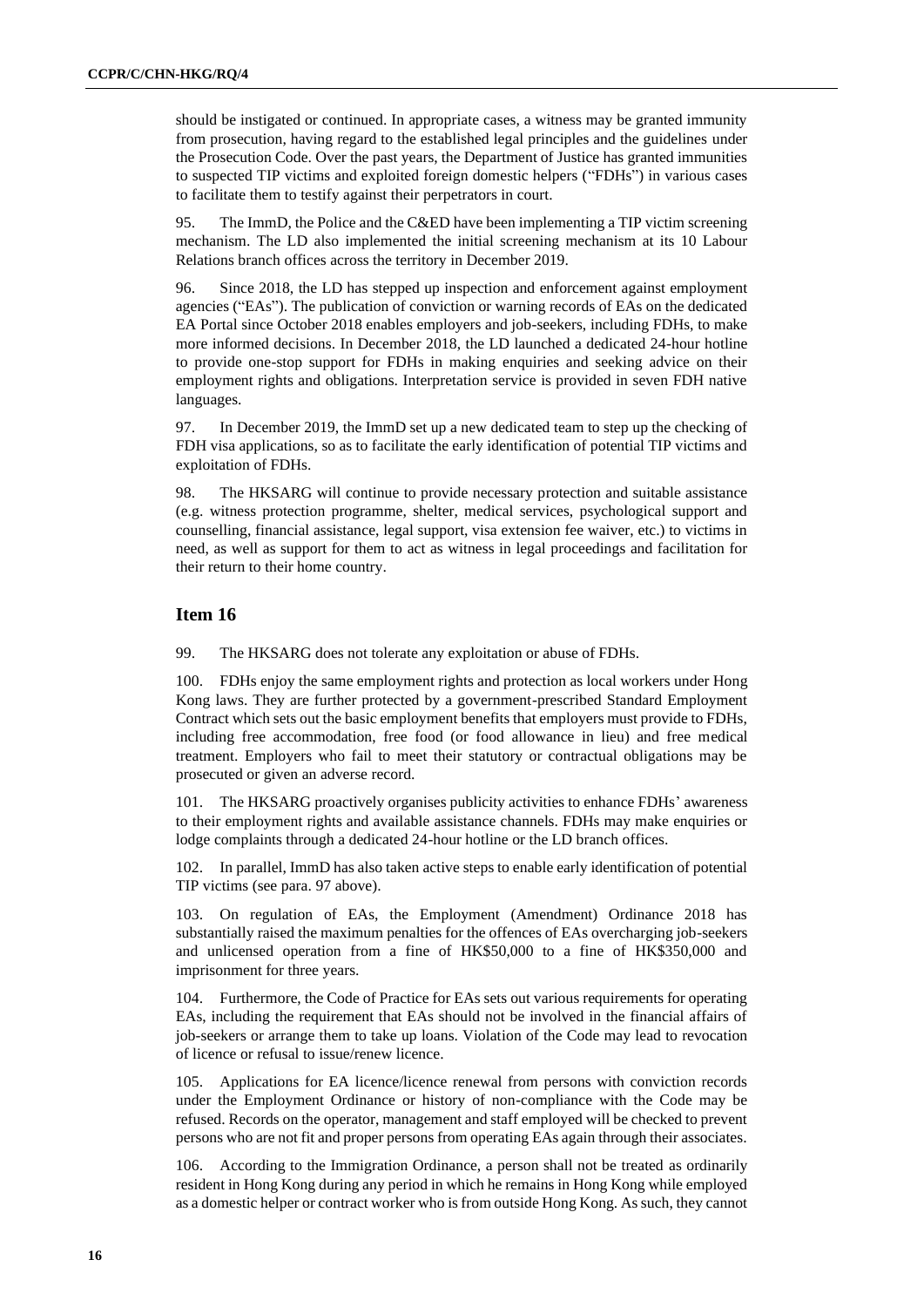fulfil the requirement as stipulated under the Immigration Ordinance for becoming a Hong Kong permanent resident, i.e. having ordinarily resided in Hong Kong for a continuous period of not less than seven years.

# **Item 17**

107. The independence of the judiciary is guaranteed under the Basic Law. The courts shall exercise judicial power independently, free from any interference. Judges and Judicial Officers ("JJOs") shall be immune from legal action in the performance of judicial functions. Judges enjoy security of tenure and may only be removed for inability to discharge duties, or for misbehavior. JJOs must take judicial oaths and swear to safeguard the law. JJOs are required to reject any extraneous attempt to influence them and, if appropriate, report any such attempt to the Court Leader for any necessary action.

108. The financial eligibility limits for legal aid have been significantly increased by over 30% in June 2020.

109. Having examined the institutional, financial, operational and governance dimensions of the Legal Aid Department ("LAD"), the Legal Aid Services Council considered that there is no immediate need to establish an independent legal aid authority and LAD should remain a government department. The HKSARG has no plan to establish an independent legal aid authority.

# **Item 18**

110. The Interception of Communications and Surveillance Ordinance (ICSO) (Cap. 589) provides a statutory framework to regulate LEAs' interception of communications and covert surveillance for prevention and detection of serious crimes and protection of public security. Operations authorised under the ICSO are sensitive and confidential, and are subject to the stringent safeguards provided under the ICSO.

111. A Code of Practice ("CoP") 8 is issued pursuant to section 63 of the ICSO to provide practical guidance to officers of departments concerned. The CoP provides guidelines and illustrative examples in relation to the conditions for authorisation for interception of communications and surveillance.

112. Under the ICSO, authorisation for Type 2 surveillance (i.e. surveillance less intrusive to the privacy of the subject) can be issued by an authorising officer of a law enforcement agency. "Surveillance device" is defined in section 2 of the ICSO. Any protected product obtained pursuant to any authorisation under the ICSO are protected by the various safeguards stipulated in section 59 of the ICSO.

113. LEAs' compliance with relevant requirements of the ICSO are subject to the reviews by an independent oversight authority (the Commissioner of Interception and Covert Surveillance), with an independent mechanism for handling complaints against unlawful interception of communications or covert surveillance. The CoP also requires heads of the LEAs to designate a reviewing officer to keep under review the performance by the authorizing officers of any function under the ICSO.

114. No executive authorisation was issued in 2018 and three executive authorisations were issued in 2019.

# **Item 19**

115. The Registration and Electoral Office ("REO") has implemented a series of measures to ensure that personal data of electors are well protected in the light of the incident during the 2017 CE Election. On handling of personal data, the REO has updated its internal

<sup>8</sup> The CoP can be accessed from the link below[https://www.sb.gov.hk/eng/special/sciocs/2016/ICSO%20CoP%20-%20June%202016%20\(E\).pdf](https://www.sb.gov.hk/eng/special/sciocs/2016/ICSO%20CoP%20-%20June%202016%20(E).pdf)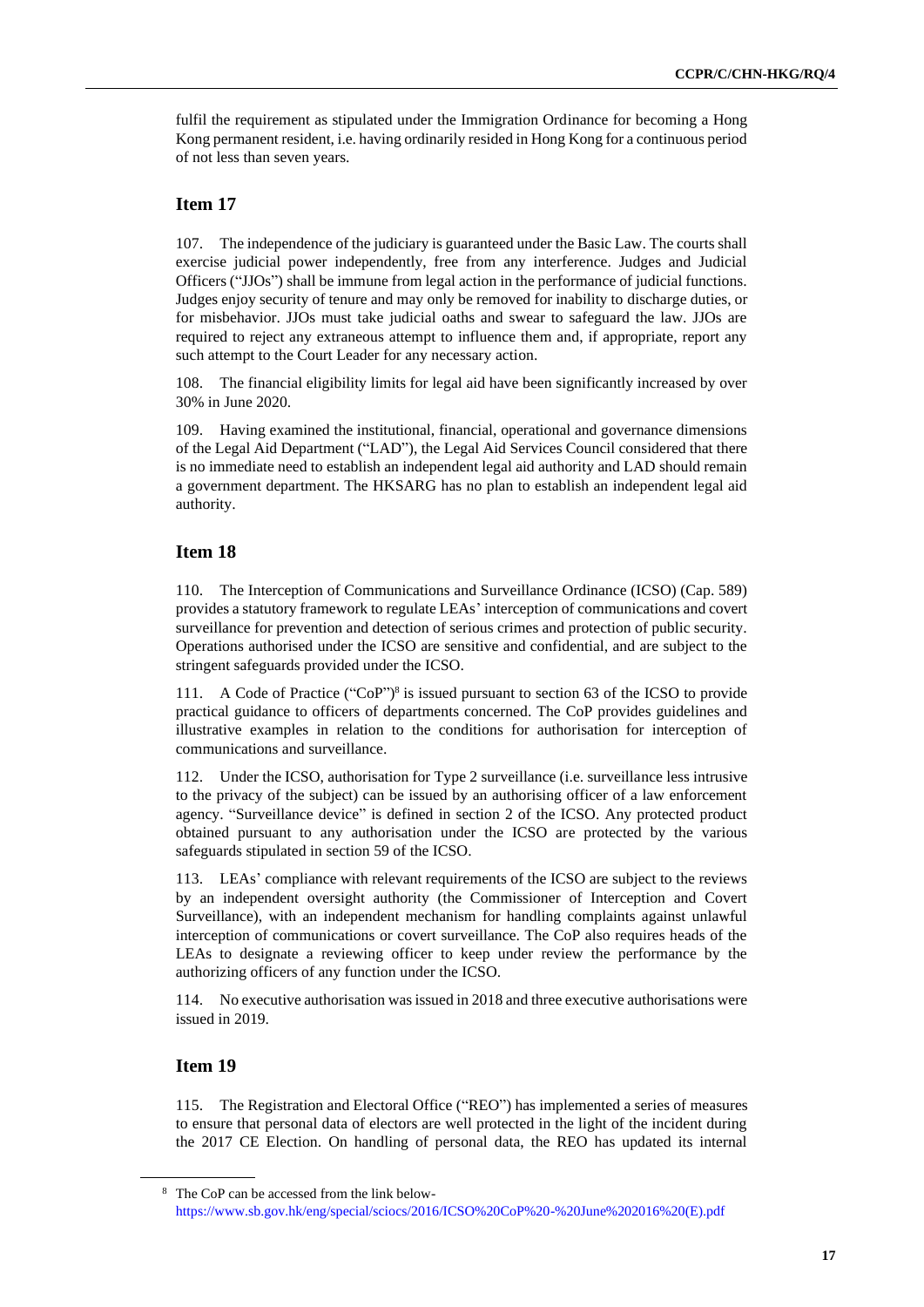guidelines and procedures which are circulated among staff on a regular basis. Briefing sessions for staff are arranged before every major election to enhance their awareness on personal data protection. The REO also ensures that its IT systems are in compliance with the latest requirements of the Government's IT security policies, procedures and guidelines. As for the general security of election venues, the REO formulates venue security plan for each election and consults different parties to put in place the necessary security arrangements.

116. The PCPD has also stepped up its education and promotion efforts. For example, in 2019, over 420 professional workshops, talks, seminars and stakeholders' meetings were conducted; and a number of guidance publications were issued or updated.

117. Between August 2017 and July 2020, the PCPD received a total of 15 157 complaints and disposed of 14 592 cases. In the same period, 167 complaints received were made against law enforcement officials and 150 cases have been completed, in which 77 cases were screened out (e.g. no prima facie cases, anonymous cases and withdrawn cases). For the remaining 73 cases, they were screened in for more detailed handling. For these 73 cases, they were resolved through, e.g. successful conciliation or investigating further. Some were also withdrawn at some stage. No enforcement notice was issued in respect of such cases. The PCPD issued a total of 44 warnings, 5 enforcement notices and referred 1 600 cases of suspected offences to the Police for investigation and consideration of prosecution.

118. In the course of carrying out their duties, LEAs may exercise the search and seizure powers conferred by the relevant legislation, and seize and examine various objects (including mobile phones or other similar devices) in connection with the suspected offence.

119. According to a judgment handed down by the Hong Kong Court of Appeal, when it is not reasonably practicable to obtain a warrant before a digital content search of a mobile phone is conducted, the police officer may, upon a reasonable belief that the conduct of an immediate search is necessary for the purpose of investigation of the offences or protection of the safety of persons, conduct the search immediately which is limited to what is reasonably believed to be directly and immediately relevant to the offence(s), the subject of the arrest. The Police have all along adhered to the applicable laws and legal principles.

### **Item 20**

120. During the social unrest commencing June 2019, there were numerous cases of assaults, illegal doxxing and cyber harassment, etc., the victims of which came from all walks of life (including police officers and their family members).

121. The Police do not maintain a breakdown of victims in crime cases by their occupation. Victims of crimes are encouraged to make a report to the Police. The Police handle all cases in a fair and impartial manner in accordance with the law, irrespective of the background, affiliation, political stance and occupation of the persons involved.

122. The HKSARG is firmly committed to protecting and respecting the freedom of the press, which is a fundamental right guaranteed by the Basic Law. The Government is also committed to maintaining a facilitative environment for the media to report news and perform its role as a watchdog over public affairs. The Government does not interfere with the editorial work of media organisations and does not exercise censorship in traditional media or over the internet.

123. In general, unless a person has the right of abode or right to land in Hong Kong, the person requires a visa or entry permit to come to work in Hong Kong.

124. Hong Kong has always adopted a pragmatic and open policy on the employment of professionals in Hong Kong, allowing those possessing special skills, knowledge or experience of value to work in the city, including journalistic work. In handling each entry or stay extension, the ImmD will consider the circumstances of the case and act in accordance with the laws and immigration policies.

125. If there is any suspected contravention of the law, the relevant authorities will deal with it according to the laws in force and the evidence gathered from investigation.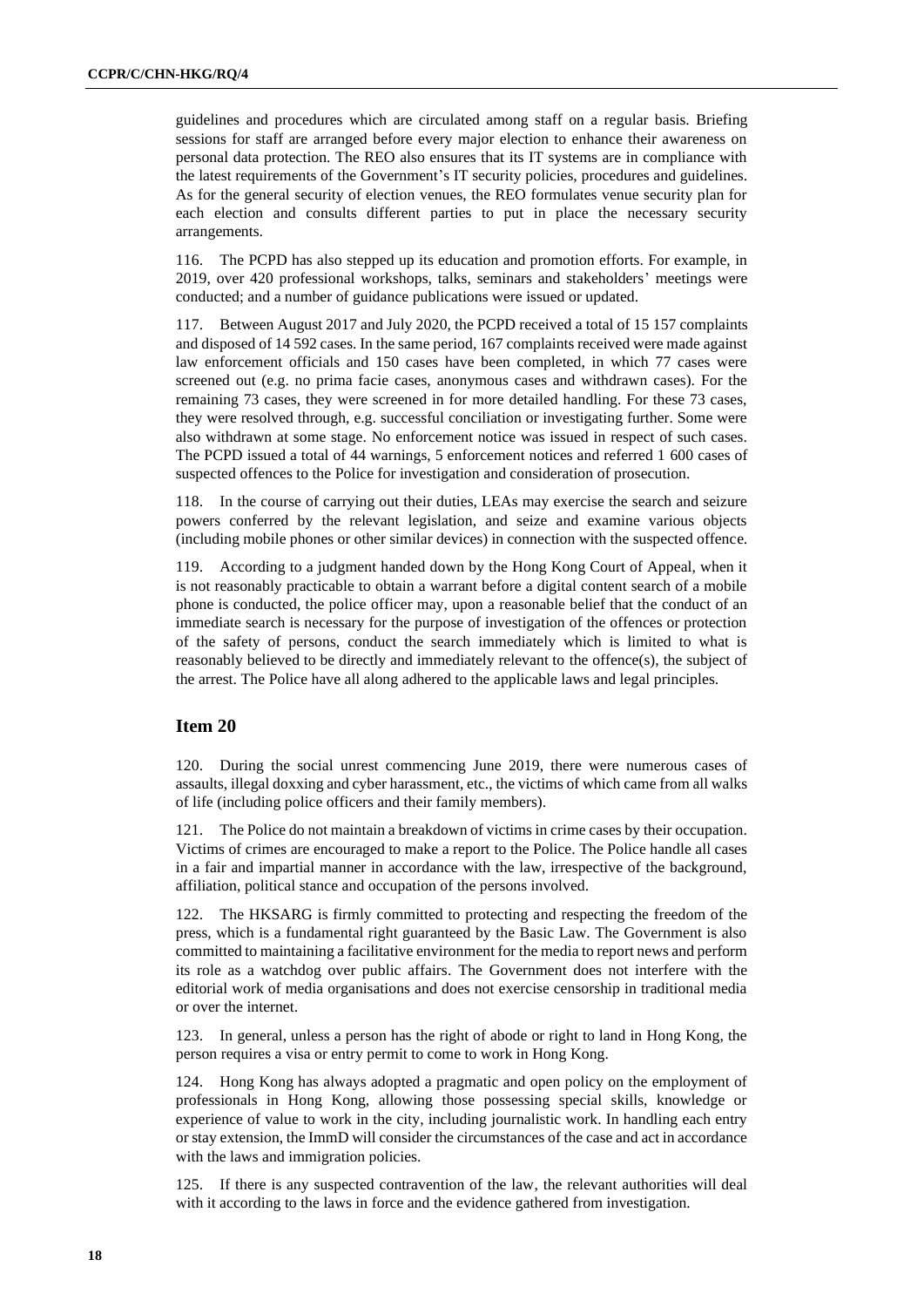# **Item 21**

126. Currently, under the Broadcasting Ordinance (Cap. 562) and the Telecommunications Ordinance (Cap. 106), domestic free and pay television and sound broadcasting services are subject to cross-media ownership and foreign control restrictions. Specifically, persons or companies engaged in or associated with certain types of media business are not allowed to hold a licence, or exercise control of such a licensee, unless the CE-in-C approves otherwise. As for foreign control restrictions, the regulatory regime is formulated on the basis of residency requirement on a licensee, its directors and/or principal officers, with restrictions imposed on voting control of a licensee by non-Hong Kong residents.

127. The HKSARG has completed a legislative exercise to remove out-dated regulatory requirements to further promote our local broadcasting industry. While keeping the overall regulatory framework intact, it relaxes restrictions concerning individual and corporate ownership, cross-media ownership and foreign control over the local licensed broadcasters.

128. As an open and accountable government, it is the HKSARG's policy to make available to the public as much information as possible so that the public can better understand how the Government formulates and implements policy, and can monitor its performance more effectively. The current Code on Access to Information manifests the openness and accountability of the Government. The Access to Information Sub-committee of the Law Reform Commission of Hong Kong ("LRC") published a consultation paper on Access to Information in December 2018. The public consultation period was scheduled to end in March 2019, but extensions were granted to respondents who made reasonable requests for such. After analysing the views collected from the consultation exercise, the Sub-committee will finalise its reform proposals for consideration by the LRC. The Government will examine in detail the recommendations and consider how to further improve the access to information regime after receiving the report from LRC.

## **Item 22**

129. Academic freedom is protected by Article 137 of the Basic Law. The HKSARG attaches great importance to upholding academic freedom and institutional autonomy.

130. According to the Notes on Procedures of the University Grants Committee (UGC), universities enjoy a high degree of institutional autonomy. Funding for UGC-funded universities is determined in accordance with the established mechanism, and universities can decide how to make the best use of resources. Neither the government nor the UGC specifies how they allocate and deploy their resources internally.

131. The Government makes appointments to university councils on a merit and ad personam basis, having regard to the strategic directions and development needs of the universities concerned and also the needs of the higher education development of the HKSAR.

#### **National Anthem Ordinance**

132. The principal objective of the National Anthem Ordinance ("NAO"), effective since 12 June 2020, is to preserve the dignity of and promote respect for the national anthem, which is the symbol and sign of the PRC, and provide guidance on the standard, etiquette, and occasions for playing and singing of the national anthem. The NAO is in conformity with the Basic Law and does not unjustifiably restrict the freedom of speech, and freedom of association, of assembly, of procession and of demonstration protected under the ICCPR, given the constitutional importance of the national anthem and the HKSAR's constitutional duty to implement the National Anthem Law of the PRC faithfully.

133. The NAO prohibits misuse of the national anthem, its lyrics or score as well as acts in public with intent to insult the national anthem. Commission of the proscribed acts amount to offences under the NAO is punishable with a fine up to level 5 (i.e. HK\$50,000) and to imprisonment for three years upon conviction. So far, as of end September 2020, no prosecution has been made under NAO.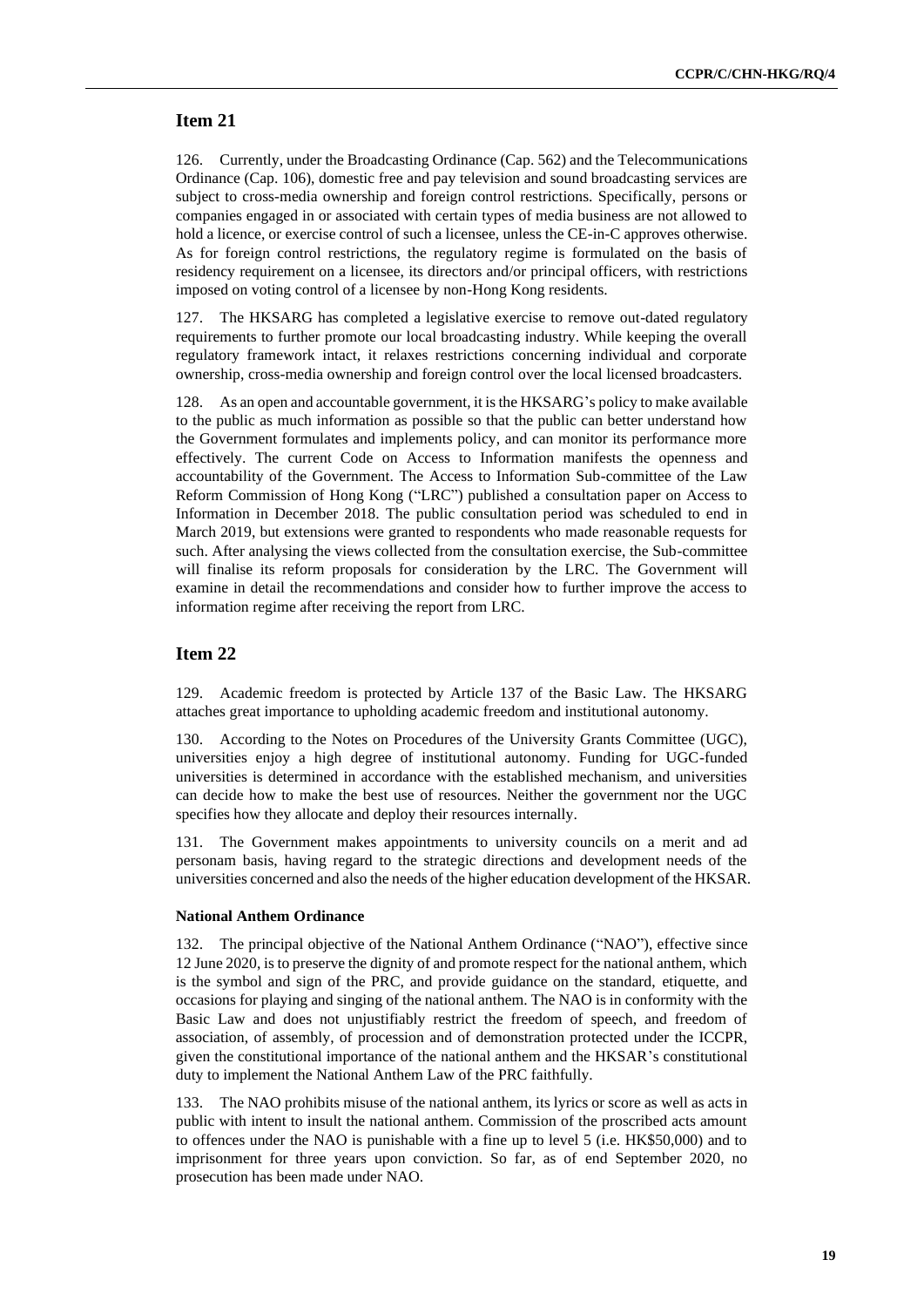# **Item 23**

134. Under the Basic Law, Hong Kong residents have the rights and freedoms of assembly and procession. These rights are not absolute, and may be subject to restrictions as prescribed by law and are necessary in the interests of, for example, public safety and public order. The provisions of the Public Order Ordinance (Cap. 245) ("POO") are consistent with the ICCPR.

The HKSARG respects the people's rights to assembly and procession, and has always appealed to the public to conduct these activities in a peaceful and orderly manner. If anyone is suspected of breaching the law, the Police are duty bound to take appropriate actions. The Government currently has no plans to amend the POO.

136. Upon receipt of a notification of a public order event under the POO, the Police will carefully consider various factors before making a professional assessment. The Commissioner of Police ("CoP") can impose condition(s) that are reasonable and proportionate in the interest of national security, public safety, public order or protection of rights and freedom of others. Organisers may appeal to the statutory Appeal Board on Public Meetings and Processions.

137. The Police would only make an arrest based on evidence and in accordance with the law. Unless there is a reasonable prospect of conviction, no prosecution should be commenced or continued.

138. The time required to process a criminal case from commencement of investigation to institution of prosecution varies and depends on a number of factors, including the nature and complexity of the case, evidence to be handled, duration for seeking legal advice and whether further follow-up is necessary pursuant to the legal advice, etc.

139. The nine defendants who assumed a leading role in the "Illegal Occupy Movement" had been convicted in April and June 2019. Four were sentenced to imprisonment from 8 to 16 months, four received suspended sentence and one was placed under a community service order. Judicial proceedings are on-going.

# **Item 24**

140. Under the POO, the CoP may prohibit or object the holding of public meeting or public processions notified where he reasonably considers such prohibition or objection to be necessary in the interests of national security, public safety, public order or the protection of the rights and freedoms of others if the said public interests cannot be met by imposition of suitable conditions under the Ordinance. Upon receipt of a notification, the Police will carefully consider various factors (including the views of the organiser and other stakeholders).

141. Organisers may appeal to the statutory Appeal Board on Public Meetings and Procession. Any further challenge to the Appeal Board's decision can be made by way of judicial review.

142. The Prohibition of Face Covering Regulation (Cap. 241K) ("PCFR") aimed to deter masked rioters from committing violent, illegal acts under hidden identity, and to facilitate the Police's enforcement and investigation. This measure was introduced in light of the escalating illegal and violent acts of the masked protesters in late September and early October 2019 which resulted in extensive and serious public danger. In December 2020, the CFA held that although the PFCR restricted the freedom of assembly, freedom of speech and right to privacy, which were protected rights under the Basic Law and BOR, these rights were not absolute rights and were subject to lawful restrictions including the interests of public safety, public order and the protection of the rights of others. The CFA further held that the prohibitions in the PFCR on the use of facial coverings at unlawful assemblies, unauthorised assemblies, public meetings and public processions were directed to, amongst others, the legitimate aim of the prevention and deterrence of deterioration of peaceful public gathering into violence. These restrictions were no more than reasonably necessary and struck a fair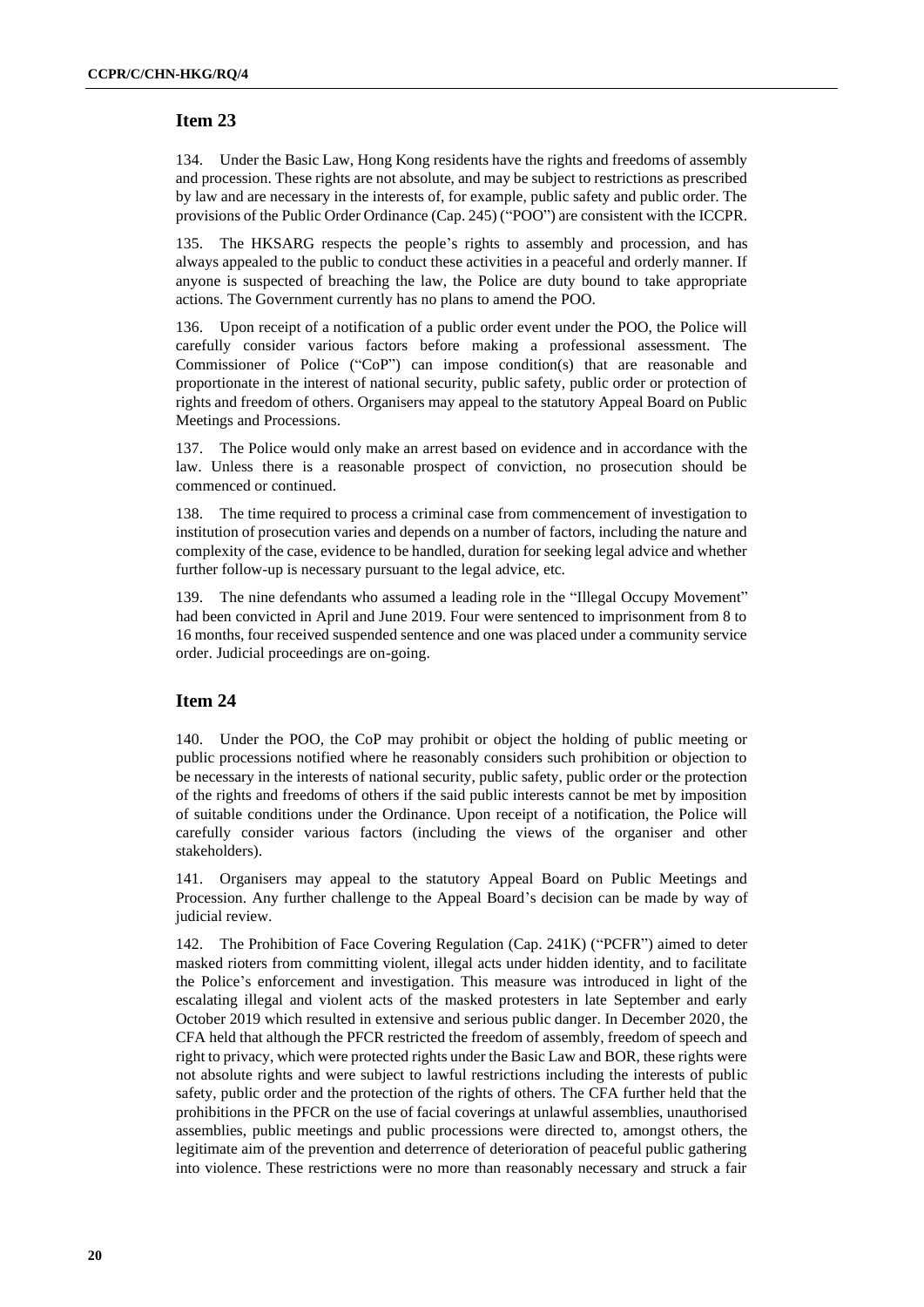balance between the rights of individuals and the societal benefits of the encroachment into those rights.<sup>9</sup>

143. From 9 June 2019 to 31 October 2020, the Police have arrested 10 148 persons in total in relation to the incidents relating to the anti-extradition bill. As at 31 October 2020, 2 336 arrestees had undergone or are undergoing judicial proceedings. The prosecuted offences included taking part in riot, unlawful assembly, wounding and serious assault, arson, criminal damage, assaulting a police officer, obstructing a police officer in due execution of duty, possession of offensive weapon, etc. Among those prosecuted, 603 persons have to bear legal consequences (including 372 convicted, 226 bound over and 5 subject to a care or protection order), 46 had the charges laid against them withdrawn and 77 acquitted after trial, while the rest are undergoing judicial proceedings.

144. The Police conduct arrest in accordance with the law. Depending on the circumstances of individual cases, the Police will consider laying charges against the arrestee, releasing the arrestee on bail or unconditionally. An arrestee generally will not be detained over 48 hours.

145. The Police arrested the 15 individuals in connection with the unauthorised assemblies that occurred on 18 August 2019, 31 August 2019, 1 October 2019 and 20 October 2019. All of them have been charged and the legal proceedings are on-going. The offences include "incitement to knowingly take part in an unauthorized assembly", "making an announcement of an unauthorized public procession", "organizing an unauthorized assembly" and "knowingly taking part in an unauthorized public assembly". All the arrests were made based on evidence and strictly in accordance with the laws.

### **Item 25**

146. To disperse violent crowd and facilitate the Police inidentifying the suspects, the Police may add pepper based solution and coloured water when using the Specialised Crowd Management Vehicles ("SCMVs"). These are non-toxic substances and will not cause bodily harm or pose risks to public health, and can be cleaned by using large amount of water.

147. Over the ten months or so since June 2019, rioters had committed various violent and illegal acts by using different types of lethal weapons, posing serious threats not only to the personal safety of police officers, but also other persons at scene. According to the Police's guidelines on the use of firearms, under such life-threatening situations, officers may use firearms to protect anyone (including themselves) from the threat of death or serious injury.

148. There were many groundless and malicious accusations against the Police. For example, a female alleged being raped inside a police station while in custody in October 2019. Her allegation was found to be inconsistent with the evidence upon investigation and she was suspected of "Misleading a Police Officer".

149. In respect of the incident involving a LegCo member, the public procession concerned held on 1 January 2020 ended up with rioters blocking the roads, hurling petrol bombs as well as setting fire in various places. As public safety and public order were endangered, the Police had to end the procession and disperse the crowd. Among the crowd, a male (later known to be a LegCo member) refused to return to the pavement as ordered and obstructed the Police's operation. After repeated warnings, police officers used the minimum necessary force (i.e. pepper spray) to effect the dispersal operation.

150. During the protests in July to November 2019, the CAPO has received: (a) three reportable complaints concerning the use of SCMVs; (b) no reportable complaint concerning the use of live ammunition as warning shots; (c) 94 reportable complaints concerning assault (and no reportable complaint concerning sexual assault); and (d) a reportable complaint from the LegCo member relating to the said incident.

The CAPO handles each complaint investigation with impartiality and fairness. Upon completion of complaint investigation of each reportable complaint, the CAPO will submit the investigation report to the IPCC for examination.

<sup>9</sup> See Kwok Wing Hang and Others v Chief Executive in Council and Another [2020] HKCFA 42.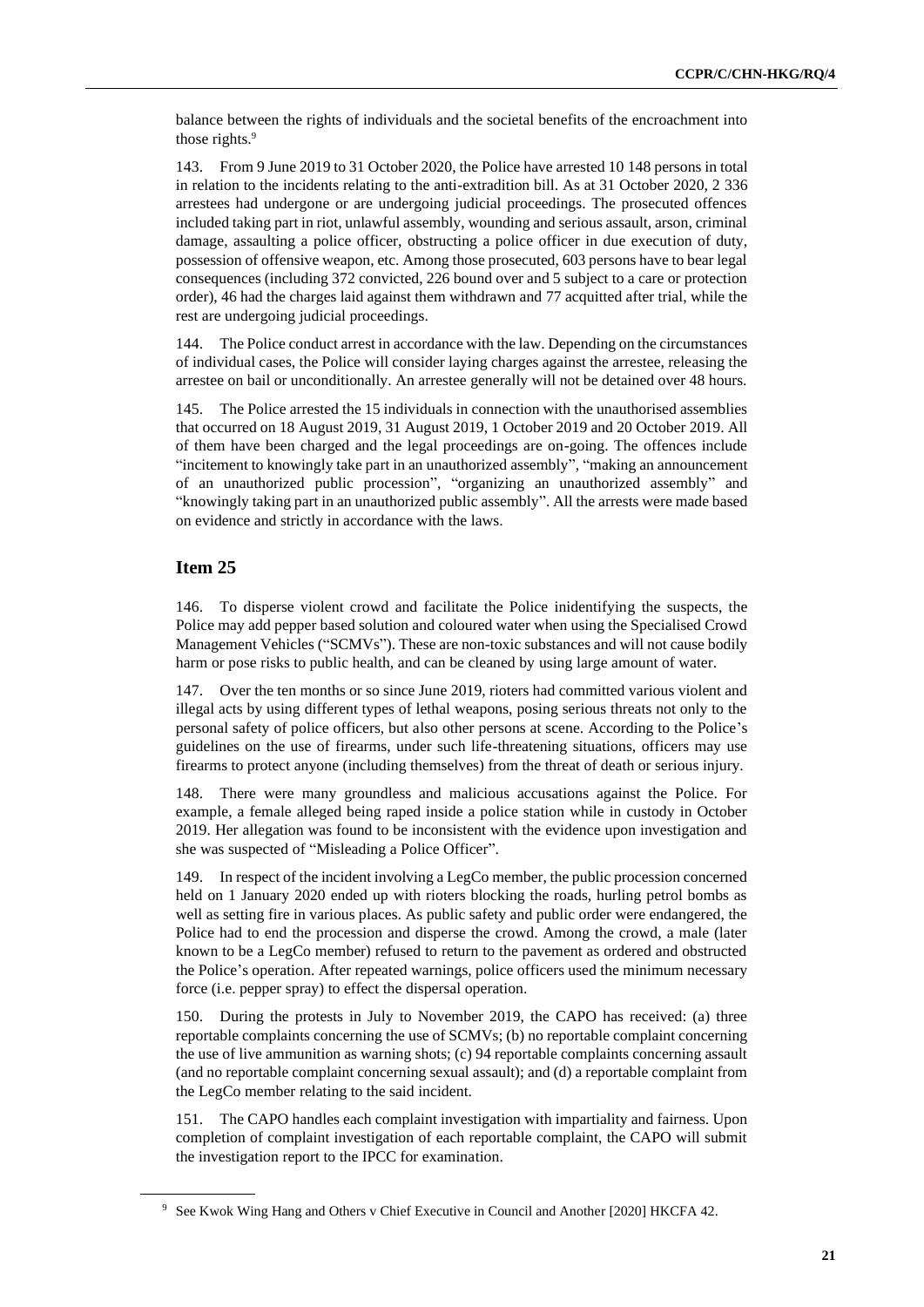152. The Police have a statutory duty to maintain public safety and public order. When violent and illegal acts occur, the Police must take appropriate actions. The Police conduct arrest in accordance with the law, irrespective of the person's status, occupation or background.

153. All arrested persons would be brought before the Duty Officer who has the duty to ensure that the arrest and detention of any person are lawful and to fulfil the duty of care owed to them. A detained person or his/her representative could lodge a complaint to the Duty Officer or to the CAPO directly.

### **Item 26**

154. Under the Societies Ordinance (Cap. 151), a local society must apply to the Societies Officer for registration or exemption from registration within one month of its establishment. The Societies Officer may, after consultation with the Secretary for Security, refuse or cancel the registration of a society or exempt a society from registration if (a) he reasonably believes that the refusal or cancellation is necessary in the interests of national security or public safety, public order or the protection of the rights and freedoms of others; or (b) the society is a political body that has a connection with a foreign political organisation or a political organisation of Taiwan.

155. A society which is aggrieved by the decision of the Societies Officer may appeal to the CE-in-C, which may confirm, vary or reverse the decision. CE-in-C's decisions are amenable to judicial review.

156. According to the NSL, "national security" means the safeguarding of the sovereignty, unification and territorial integrity of the PRC; according to the Societies Ordinance, the expression of "protection of rights and freedoms of others" is interpreted in the same way as under the ICCPR as applied to Hong Kong.

157. The Registry of Trade Unions of the LD received a marked increase in the number of union registration applications during December 2019 to early May 2020. To cope with the increase in applications, the LD has redeployed additional manpower since early 2020.

### **Item 27**

158. Universal suffrage for selecting the CE and electing all LegCo members is enshrined as an ultimate aim in the Basic Law, which stipulates that "the method for selecting the CE shall be specified in the light of the actual situation in HKSAR and in accordance with the principle of gradual and orderly progress". To achieve this aim, the community needs to engage in dialogues, premised on the legal basis and under a collaborative atmosphere with mutual trust, with a view to narrowing differences. The HKSARG will assess the situation carefully to take forward constitutional development in accordance with the Basic Law and the relevant Interpretation and Decisions of the NPCSC.

159. Article 26 of the Basic Law stipulates that "Permanent residents of the HKSAR shall have the right to vote and the right to stand for election in accordance with law". The HKSARG respects and safeguards the rights enjoyed by Hong Kong residents according to law while at the same time, the HKSARG has a duty to implement and uphold the Basic Law and to ensure that all elections will be conducted in accordance with the Basic Law and relevant electoral laws.

160. Regarding the nomination procedure of LegCo elections and District Councils ("DC") elections, in accordance with the relevant laws, a person is not validly nominated as a candidate for the election unless he/she, as part of the statutory nomination procedure, makes a declaration in the nomination form to the effect that he/she will uphold the Basic Law and pledge allegiance to the HKSAR. Whether a candidate's nomination is valid or not is determined by the Returning Officer ("RO") according to the legal requirements and relevant procedures. If the RO decides that a nomination form or the nomination of a candidate is invalid, that Officer must endorse on the nomination form the decision and the reasons for it for public inspection.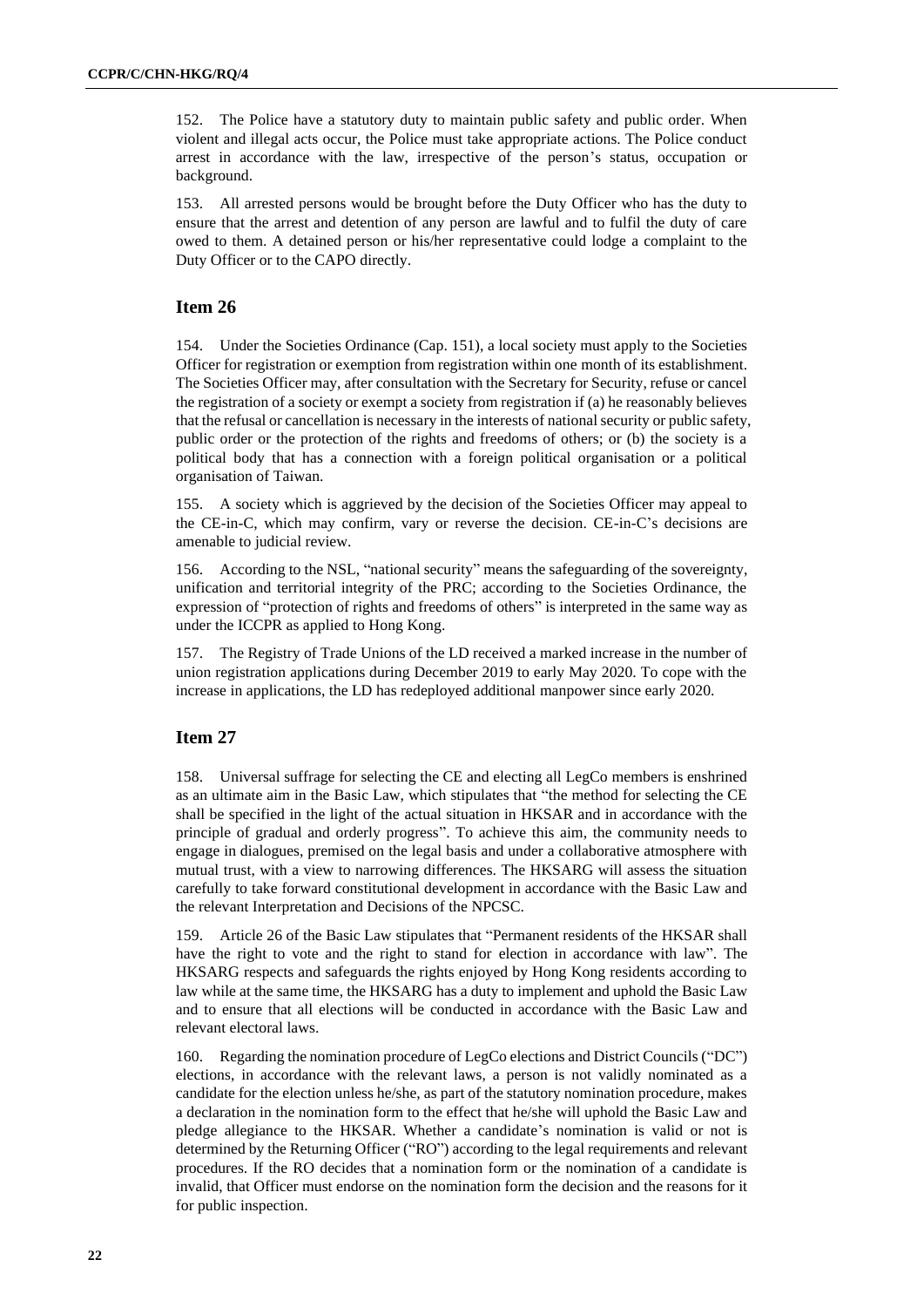161. Whether a candidate's nomination in a LegCo or DC election is valid or not is to be determined by the RO (not by the Electoral Affairs Commission) as stipulated under the law. In the judgements in connection with four election petitions arising from the 2016 LegCo General Election, 2018 LegCo By-election, and 2018 LegCo Kowloon West Geographical Constituency By-election<sup>10</sup>, the CFI confirmed that the RO has the power to determine whether the declaration made by a person seeking candidature in the nomination form that he/she will uphold the Basic Law and pledge allegiance to the HKSAR is genuine, in order to decide whether the relevant nomination is valid.

162. Upholding the Basic Law is a basic legal duty of a legislator and a DC member. If a person advocates or promotes self-determination or independence by any means, it is a direct affront to Article 1 of the Basic Law which states that the HKSAR is an inalienable part of the PRC. The person cannot genuinely uphold the Basic Law or fulfil his/her duties as a legislator or a DC member. The decisions made by ROs in the public elections referred to in the Committee's concluding observation aimed to ensure that the elections were held in strict accordance with the Basic Law and other applicable laws in an open, honest and fair manner.

163. Any prospective candidates who disagree with the decision of a RO may lodge an election petition in accordance with section 61 of the LCO or section 49 of the DCO.

#### **2019 Rural Ordinary Election**

164. The RO made the decision that a candidate for the 2019 Rural Ordinary Election was not validly nominated because the candidate did not comply with section 24 of the Rural Representative Election Ordinance (Cap. 576)<sup>11</sup>.

165. Women in Hong Kong enjoy equal rights as men to vote and to stand for elections, including LegCo elections for functional constituencies ("FCs"). Under the relevant legislation, a person's gender is not a criterion, either direct or indirect, to qualify a person as an elector or a candidate in elections, including FCs elections. Indeed, a total of 129 548 female electors have registered in the 28 traditional FCs under the 2020 Final Register, making up 56% of total registered electors, whereas a total of 2.18 million female electors have registered in the DC(second)FC under the 2020 Final Register, making up 52% of total registered electors. There is no evidence that the elections for the FCs have put female candidates in a disadvantaged position.

166. Regarding the right to vote and stand for election of ethnic minorities, the relevant legislation on eligibility of a person to be nominated as a candidate in the CE, LegCo and DC elections make no specific reference to the race, colour, lineage, nationality or ethnic group required for a candidate.

<sup>&</sup>lt;sup>10</sup> The four judgements are -

Chan Ho-tin v. Lo Ying-ki Alan (Returning Officer for New Territories West Geographical Constituency) and others (HCAL 162/2016)

Chow Ting v. Teng Yu-yan Anne (Returning Officer for Hong Kong Island Geographical Constituency) and Au Nok-hin (HCAL 804/2018)

Lau Wing-hong v. Chan Yuen-man Amy (Returning Officer for New Territories East Geographical Constituency) and Fan Gary Kwok-wai (HCAL 844/2018)

Lau Siu-lai v. Kwok Wai-fun Franco (Returning Officer for Kowloon West Geographical Constituency) and Chan Hoi-yan (HCAL 245/2019)

<sup>&</sup>lt;sup>11</sup> Section 24 provides that "a person is not validly nominated as a candidate for an election for a Rural Area unless the nomination form includes or is accompanied by a declaration, signed by the person, to the effect that the person will uphold the Basic Law and pledge allegiance to the HKSAR."